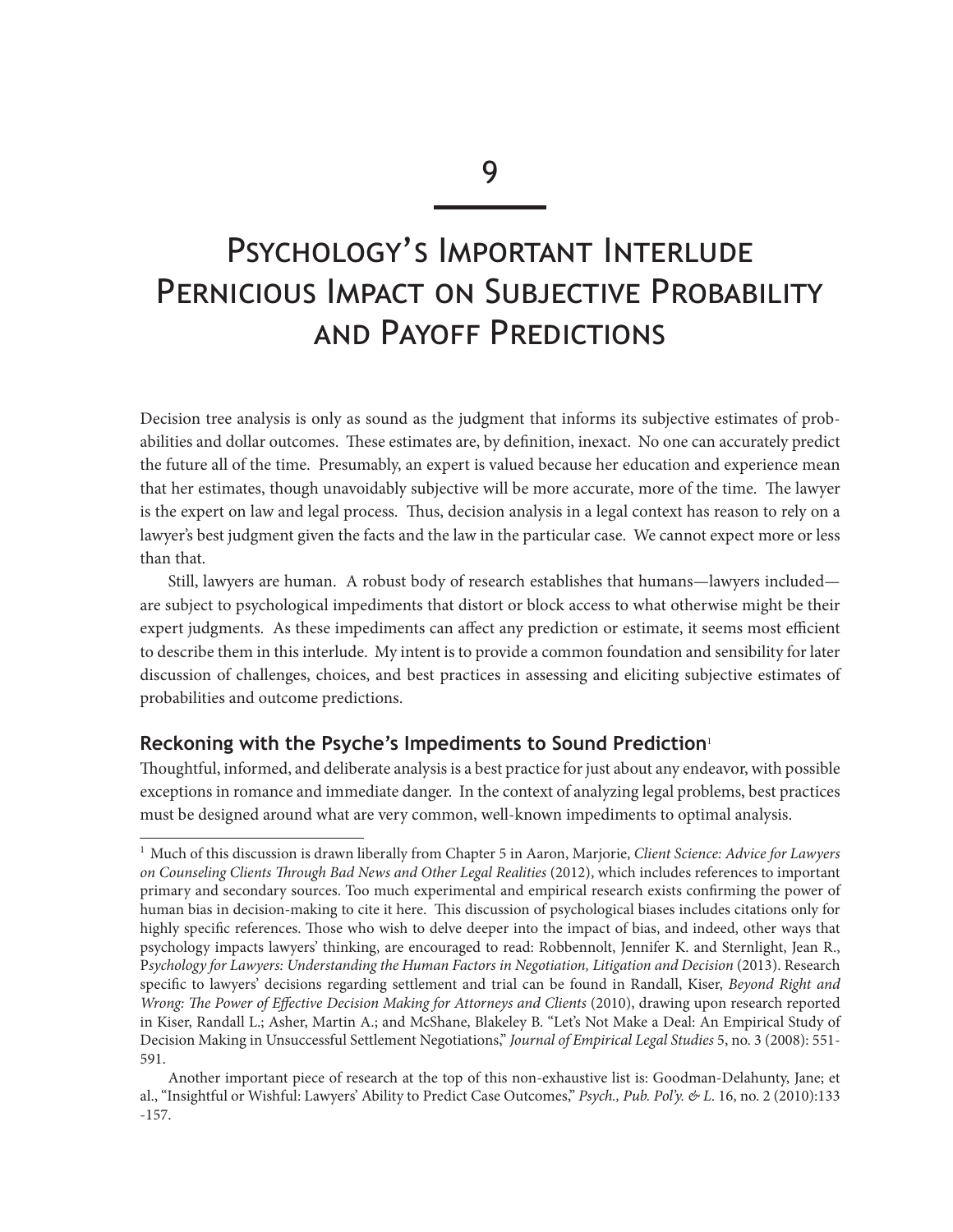What are these impediments? It's fair to group them into two broad categories, even if not entirely unrelated: (1) egocentric and partisan perception biases and (2) the tendency to anchor on an initial number or position. They impede optimal analysis because of their power to distort, bending one's thinking and conclusions away from clearheaded, unbiased, unanchored versions. Some elaboration on these impediments and their impact on decision-making is provided below, as well as ways to counteract or adjust for them.

## **Egocentric and Partisan Perception Biases**

Most of us are partial to ourselves, so it seems right to discuss egocentric biases first. One of the most robust findings in psychology is that people tend to have inflated, optimistic, positive assessments of themselves and their own likelihood of success.<sup>2</sup> Particularly relevant for the lawyer-tree builder, even professionals tend to be overly confident that their better-than-average intelligence and professional skills will bend the odds in their favor. Research indicates that this effect worsens when a decision must be made under time pressure.<sup>3</sup>

Back to decision trees: when assigning percentages to branches on his decision tree in a case, the lawyer will consider how he would frame the argument on summary judgment or build his case through witnesses or in summation at trial. The client will think about his own role as an important witness. Particularly where their performances will directly impact a critical juncture, egocentric biases may lead to distorted probability estimates. We forget that the other side's lawyer has won a few cases in his time or that their key witness might also be described as charismatic.

<sup>&</sup>lt;sup>2</sup> Garrison Keillor, originator and recently retired host and star of Minnesota Public Radio's much beloved radio show (broadcast nationally through NPR), *Prairie Home Companion*, long told weekly stories from his Minnesota hometown, "Lake Wobegon, where the women are strong, the men are good looking, and all of the children are above average." Given Mr. Keillor's retirement, the "above average" quality of Lake Wobegon's children may not be as universally recognized in the future as it is today. Author Kathryn Schulz refers to this as "the Lake Wobegon Effect" in *Being Wrong: Adventures in the Margin of Error* (2011): 106; see also Dunning, David; Heath, Chip; and Suls, Jerry M., "Flawed Self-Assessment: Implications for Health, Education, and the Workplace," *Psychological Science in the Public Interest* 5, no. 3 (2004); Dunning, David et al., "Why People Fail to Recognize Their Own Incompetence," *Current Directions in Psychological Science* 12, no. 3 (2003): 83–87 (describing research that indicates most people are not adept at judging their limitations and greatly overestimate their own talent and expertise). This footnote discussion is also drawn from Aaron, *Client Science*.

There are simply too many sources confirming that "experts" in a field are generally subject to the same range of cognitive psychological biases in estimating probabilities and outcomes and in confidence levels as non-experts, though sometimes to lesser degrees. One antidote is repeated feedback such as weather forecasters receive on a daily basis. A good summary of the research through 1980 is found in Lichtenstein, Sarah; Fischhoff, Baruch; and Phillips, Lawrence, "Calibration of probabilities: The state of the art to 1980," in Kahneman, Daniel; Slovic, Paul; and Tversky, Amos (eds.), *Judgment under uncertainty: Heuristics and biases* (1982): 306-335. It's fair to say that the vast majority of subsequent published experimental research confirms experts' susceptibility to anchoring, the representativeness heuristic, over-confidence, tightness of range and all the rest, even if tempered in some instances.

<sup>3</sup> Study 2 of Epley, Nicholas; Boaz, Keysar; Van Boven, Leaf; and Gilovich, Thomas, "Perspective Taking as Egocentric Anchoring and Adjustment," *Journal of Personality and Social Psychology* 87, no. 3 (2004): 327–339.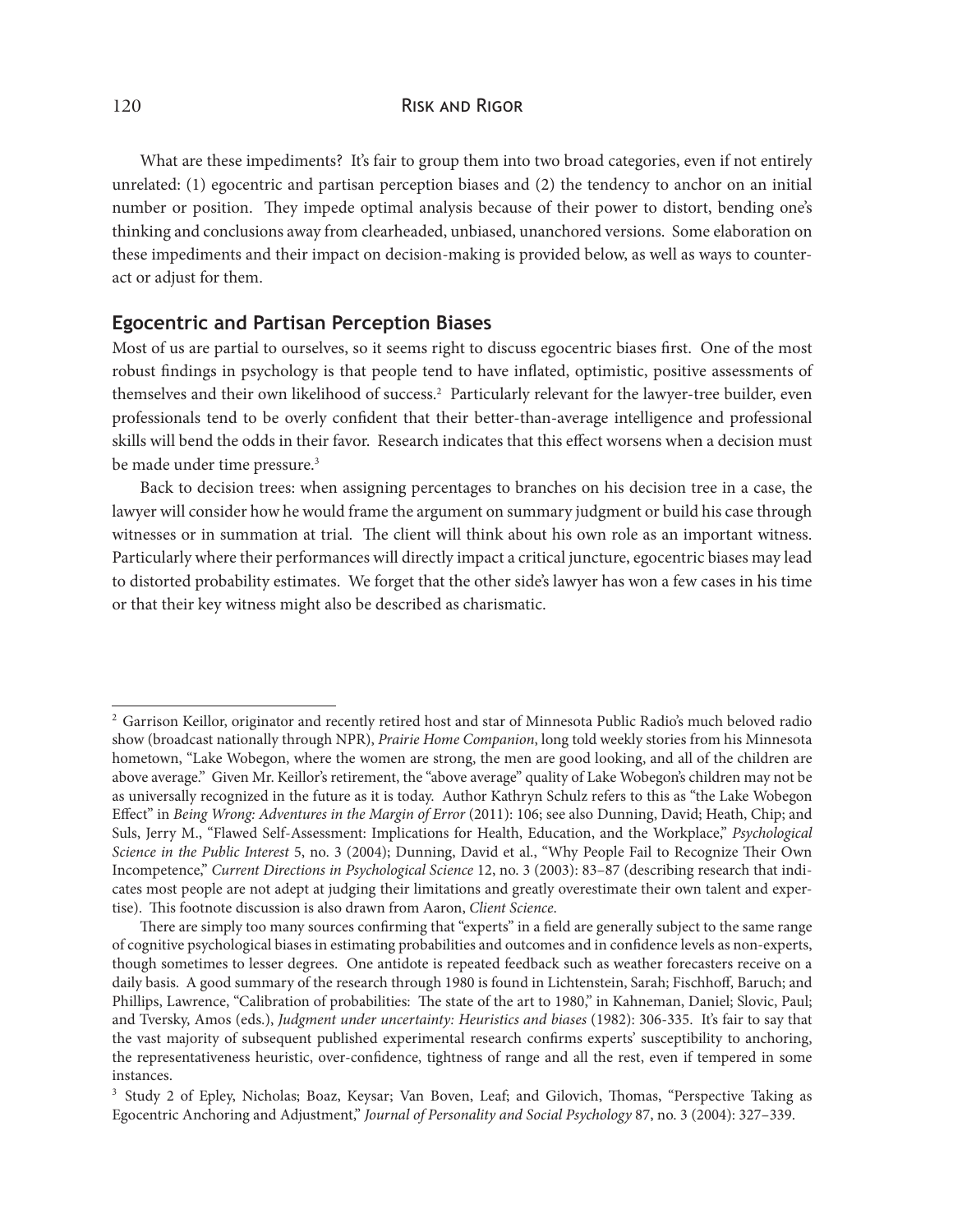## PSYCHOLOGY'S IMPORTANT INTERLUDE 121

#### **Entrenchment by Judgmental Over-Confidence**

A Chinese proverb wisely observes: "To be uncertain is to be uncomfortable, but to be certain is to be ridiculous."4 Yet, the egocentric bias known as "judgmental overconfidence" is prevalent in human psychology. Assume a defense lawyer predicts his summary judgment motion will succeed. If he claims to be "ninety-five percent sure", judgmental over-confidence is likely exerting its influence. He has made a predictive (and optimistic) judgment and he is also confident of that judgment. Research confirms that attorneys tend to be overconfident about often inaccurate predictions.5

Tree-builders should be aware that overconfidence tends to increase after making a judgment or committing to a choice. The classic experiment at a Vancouver racetrack makes the point. Experimenters asked prospective bettors about their level of confidence before and after placing bets on their favorite horse. The bettors were more confident after betting; yet the horses had not gotten any faster!<sup>6</sup> After making a strategic litigation or settlement choice, lawyers and clients may become more confident. We will no doubt reassess after new information or important pre-trial rulings. However, these adjustments are often insufficient, again due to perception biases, overconfidence, and the power of anchoring (the latter to be discussed shortly).

#### **The Lawyer's (or Client's) Partisan Position**

Separate from egocentrism, our partisan positions cause us to filter information and then evaluate it differently than a neutral party would.7 We fall prey to "biased assimilation of information" and "selective perception" of the information acquired. In short, we are inclined to absorb and value information supporting our positions and discount or ignore countervailing evidence.

#### **A plethora of research shows partisan perception bias**

It's important to know that lawyers are subject to this bias notwithstanding professional obligations to be "objective".<sup>8</sup> Most are not particularly competent at predicting how a neutral decision-maker—judge, jury, or arbitrator—will rule. In a landmark study comparing trial attorneys' predictions and later reported trial results, University of California Professor Elizabeth Loftus and Leiden University Professor Willem Wagenaar found that, as a whole, the attorney participants were over-confident and inaccurate

<sup>4</sup> Aaron, *Client Science*, 154.

<sup>5</sup> Loftus, Elizabeth F. and Wagenaar, Willem A., "Lawyer's Predictions of Success," *Jurimetrics* 28 (1988).

<sup>6</sup> Knox, Robert E. and Inkster, James A., "Postdecision Dissonance at Post Time," *Journal of Personality and Social Psychology* 8, no. 4 (1968): 319-323.

<sup>&</sup>lt;sup>7</sup> One explanation is that people perceive and interpret the world through knowledge structures or "schemas." These affect what we observe and remember. Failure to observe what runs counter to our schemas may rise to "unintentional blindness." For further references and more detailed discussion, see Chapter 5 in Aaron, *Client Science*, 143-144.

<sup>8</sup> Goodman-Delahunty, et. al., "Insightful or Wishful," 133-157.

When assessing probabilities of favorable rulings by a judge or jury, the decision analyst should be aware of a study finding that socio-political attitudes biased the way state court judges and law students evaluated research on capital punishment. It seems that knowledge of an assigned judge's social and political leanings may be a significant factor in your assessment. Redding, Richard E. and Reppucci, N. Dickon, "Effects of Lawyers' Socio-political Attitudes on Their Judgments of Social Science in Legal Decision Making," *Law and Human Behavior* 23, no. 1 (1990): 31-54.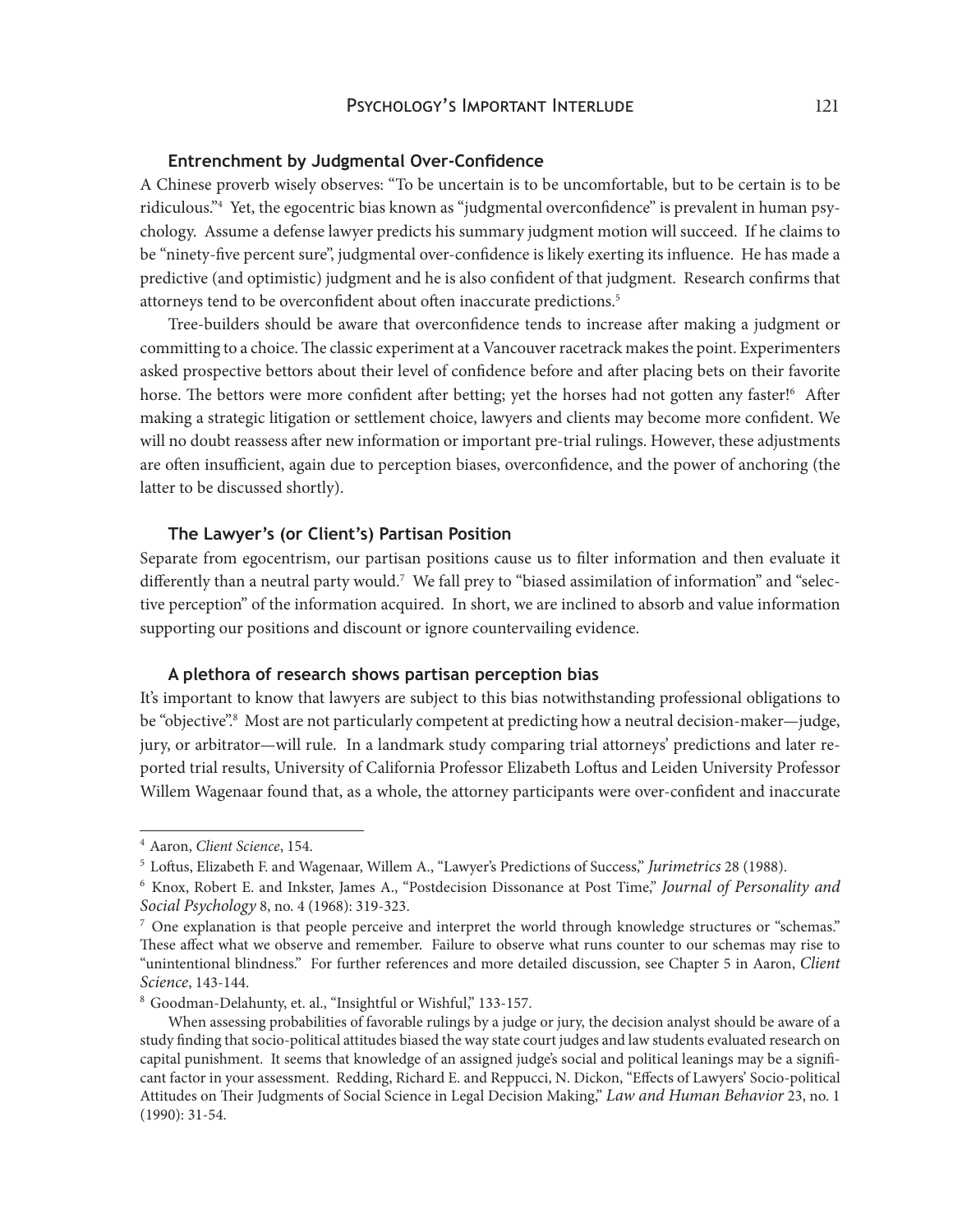predictors. More highly confident lawyers were not more accurate.<sup>9</sup> A later study confirmed that lawyers' predictions about winning or losing on liability were barely more accurate than chance.10 Not surprisingly, the author's law school class annually demonstrates partisan perception bias, with wide divergence between defense and plaintiff sides' average estimates of the chances of liability in a business fraud case.

Experience is no antidote; it may even exacerbate the problem. Two separate studies found lower calibration between prediction and results among lawyers in practice for more than thirty years.<sup>11</sup> Accuracy reached an average plateau somewhere between six and ten years of practice and continued to thirty years. We can only speculate as to why. Perhaps senior lawyers become entrenched on one side of the practice, handle more difficult cases, or become more over-confident. To all lawyer-readers over fifty, this is a peer's respectful word to the wise.

Further research establishes that the partisan role, not the law degree, is what diminishes our accuracy.12 This suggests that, where possible, it would be wise for a professional uninvolved in the case (even if it's an in-firm lawyer) to serve as the tree-builder and/or to actively engage in critical dialogue with the lawyer estimating probabilities for his own client's case.

#### **The Bias Blind Spot**

Even if aware of such biases, we tend to believe our own judgments are less susceptible to bias than others'.13 Given the prevalence of optimistic and egocentric biases, this "bias blind spot" is no surprise. After all, we also see ourselves as above average and thus more objective, less self-interested and more moral. It is also consistent with the psychological phenomenon known as "naïve realism": people's tendency to believe their own understanding of the world as simply accurate and conclude that others' views stem from bias or ignorance.

<sup>9</sup> Goodman-Delahunty, Jane; Granhag, Willem A.; and Loftus, Elizabeth F., "How Well Can Lawyers Predict Their Chances of Success?" Unpublished manuscript (1998), cited in Koehler, Derek J.; Brenner, Lyle; and Griffin, Dale W., "The Calibration of Expert Judgment: Heuristics and Biases beyond the Laboratory" in Gilovich, Thomas; Griffin, Dale W.; and Kahenman, Daniel (eds.), *Heuristics and Biases: The Psychology of Intuitive Judgment*  (2002). These sources are also cited in: Kiser, Randall, *Beyond Right and Wrong*, 56 n. 37, and in Aaron, *Client Science*, 156, n. 56. See also: Loftus and Wagenaar, "Lawyer's Predictions of Success."

<sup>&</sup>lt;sup>10</sup> Goodman-Delahunty, Jane et al., "Insightful or Wishful."

<sup>11</sup> For more complete discussion, see Kiser, Randall, *Beyond Right and Wrong: The Power of Effective Decision-Making for Attorneys and Clients* (2010) and the initial research article the book builds upon: Kiser, Randall; Asher, Martin; and McShane, Blakeley,"Let's Not Make a Deal: An Empirical Study of Decision Making in Unsuccessful Settlement Negotiations," *Journal of Empirical Legal Studies* 5, no. 3 (2008): 551–591.

For a shorter summary, see Chapter 5 in Aaron, *Client Science*.

<sup>12</sup> In the influential book by Kelvin Jr., Harry and Zeisel, Hans, *The American Jury* (1971), the authors reported on research in which more than 500 judges in 400 civil jury trials recorded their opinions of the cases' difficulty and how they should be decided, before learning the jury verdicts. Judges agreed with the jury's verdict 78 percent of the time. Kiser makes the point that this 78 percent agreement is higher than most expert-to-expert agreements in other fields. Kiser, *Beyond Right and Wrong*, 18. When they disagreed, judges would have ruled for the plaintiff 10 percent of the time and for the defense 12 percent of the time—a statistically even balance. Many other studies have yielded strong findings of judge and jury agreement.

<sup>&</sup>lt;sup>13</sup> For an extended discussion and influential research into the bias blind spot, see Ehrlinger, Joyce; Gilovich, Thomas; and Ross, Lee, "Peering in to the Bias Blind Spot: People's Assessments of Bias in Themselves and Others," *Personality and Social Psychology Bulletin* 31, no. 5 (2005): 680-92.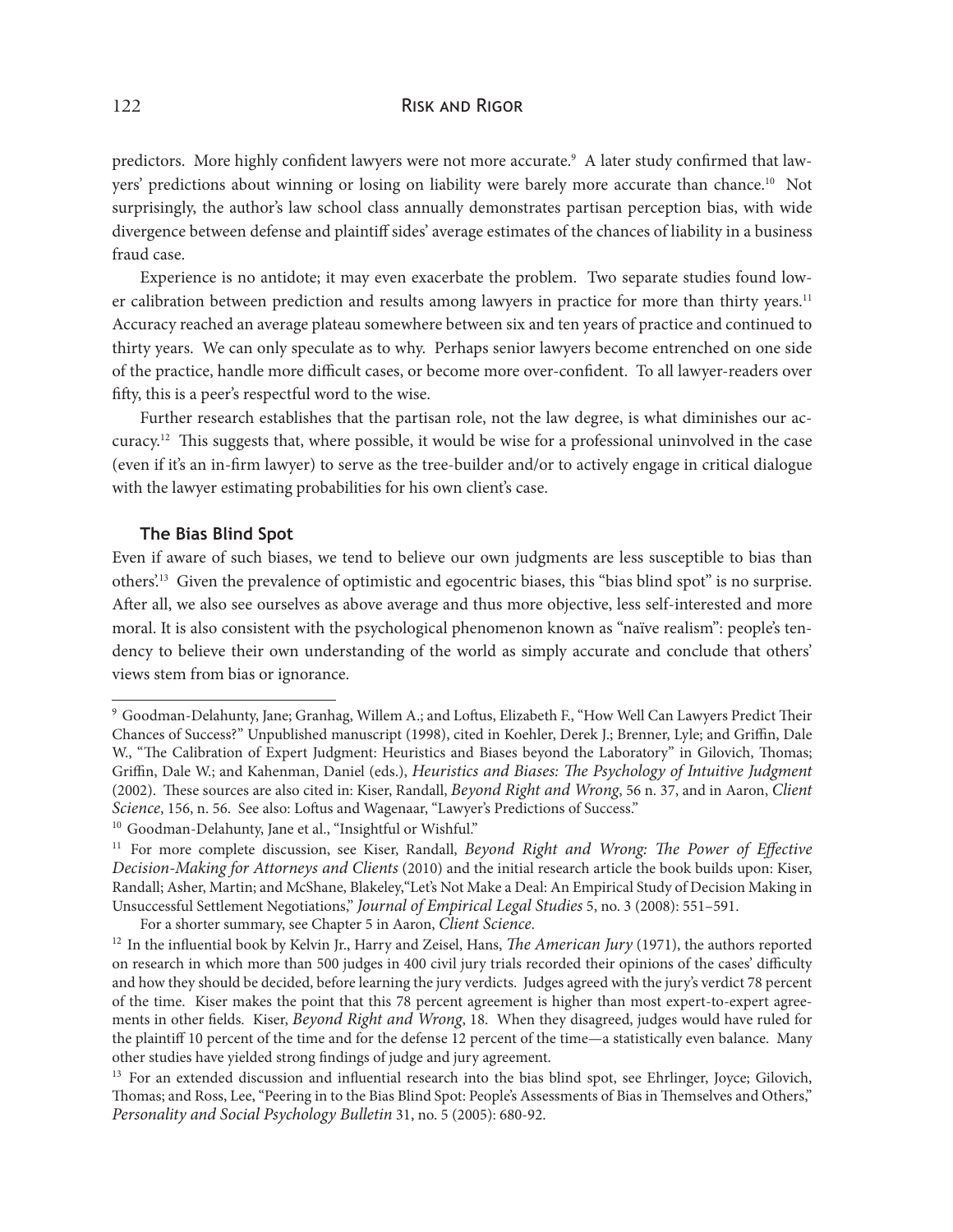## PSYCHOLOGY'S IMPORTANT INTERLUDE 123

#### **Judgmental Anchoring**

Judgmental anchoring—a previously considered number's influence on a numeric judgment—also critically impacts best practices for decision analysis. Much like an anchor pulls a boat in its direction, our first number—that first guess or reference point data, even if obviously wishful—pulls our subsequent numerical judgments up or down.

It's fair to say that anchoring is another one of the most robust, consistently demonstrated phenomenon in research on psychology and decision-making, across a variety of domains.<sup>14</sup> It doesn't matter if the anchor number is plausible or implausible, is known to be from a partial or impartial source,<sup>15</sup> or is entirely irrelevant to the problem. Novices and experts alike are subject to anchoring, in both laboratory and real-world experimental conditions.16

I can't avoid temptation to describe the first demonstration of anchoring, as it illustrates the concept in its purest from. In 1974, Professors Amos Tversky and Daniel Kahneman performed their classic experiment,<sup>17</sup> in which a "Wheel of Fortune" type roulette wheel was spun in various business school classes. The wheel had secretly been preset to the number 10 or 65. The students were asked to estimate the percentage of African countries in the United Nations. For classes in which the roulette wheel spun to 10, the average estimate was 25 percent and for classes in which the wheel spun to 65, the average estimate was 45 percent. Clearly the preset wheel numbers were powerful anchors, despite their obvious irrelevance to the question.

My own and law professor colleagues' numerous informal anchoring experiments consistently confirm what a psychology professor would anticipate: the phenomenon is alive and well among lawyers and law students. Each year in my client counseling class, I ask law students to estimate damages and recommend settlement for an employment discrimination case. The case is described in some detail on a document that also references an unrelated personal injury case with vastly different awards. Each year, the students' damages estimates and recommended settlements are strongly anchored by the numbers in the unrelated personal injury case. Similar informal experiments with experienced counsel yielded the same results: damages estimates and settlement recommendations were strongly anchored by numbers in a logically unrelated case. Why does anchoring work? It has been suggested that when someone is anchored, they selectively search for and activate information consistent with it.<sup>18</sup> And, even

<sup>&</sup>lt;sup>14</sup> See, Smith, Andrew R. and Windschitl, Paul D., "Biased Calculations: Numeric Anchors Influence Answers to Math Equations," *Judgment and Decision Making* 6, no. 1 (2011): 139-146, and George, Joey F.; Duffy, Kevin; and Ahuja, Manju, "Countering the Anchoring and Adjustment Bias with Decision Support Systems," *Decision Support Systems* 29, no. 2 (2011): 195-206.

<sup>&</sup>lt;sup>15</sup> See Chapman, G.B.; and Johnson, E.J., "Incorporating the irrelevant: Anchors in judgments of belief and value.," in Gilovich, Griffin, and Kahneman (eds.), *Heuristics and Biases: The Psychology of Intuitive Judgment*. For comprehensive discussion and citation to numerous sources on this issue, see Epley, Nicholas, and Gilovich, Thomas, "The Anchoring and Adjustment Heuristic: Why the Adjustments Are Insufficient," *Psychological Science* 17, no. 4 (2006): 311–18.

<sup>&</sup>lt;sup>16</sup> Smith and Windschitl, "Biased Calculations," and Whyte, Glen, and Sebenius, James K., "The Effect of Multiple Anchors on Anchoring In Individual and Group Judgment," *Organizational Behavior and Human Decision Processes* 69, no. 1 (1997): 74–85.

<sup>17</sup> Tversky, Amos and Kahneman, Daniel, "Judgment under uncertainty: Heuristics and biases," *Science*, New Series 185, no. 4157 (1974): 1124-1131.

<sup>&</sup>lt;sup>18</sup> Epley and Gilovich, "The Anchoring and Adjustment Heuristic" (citing to numerous sources).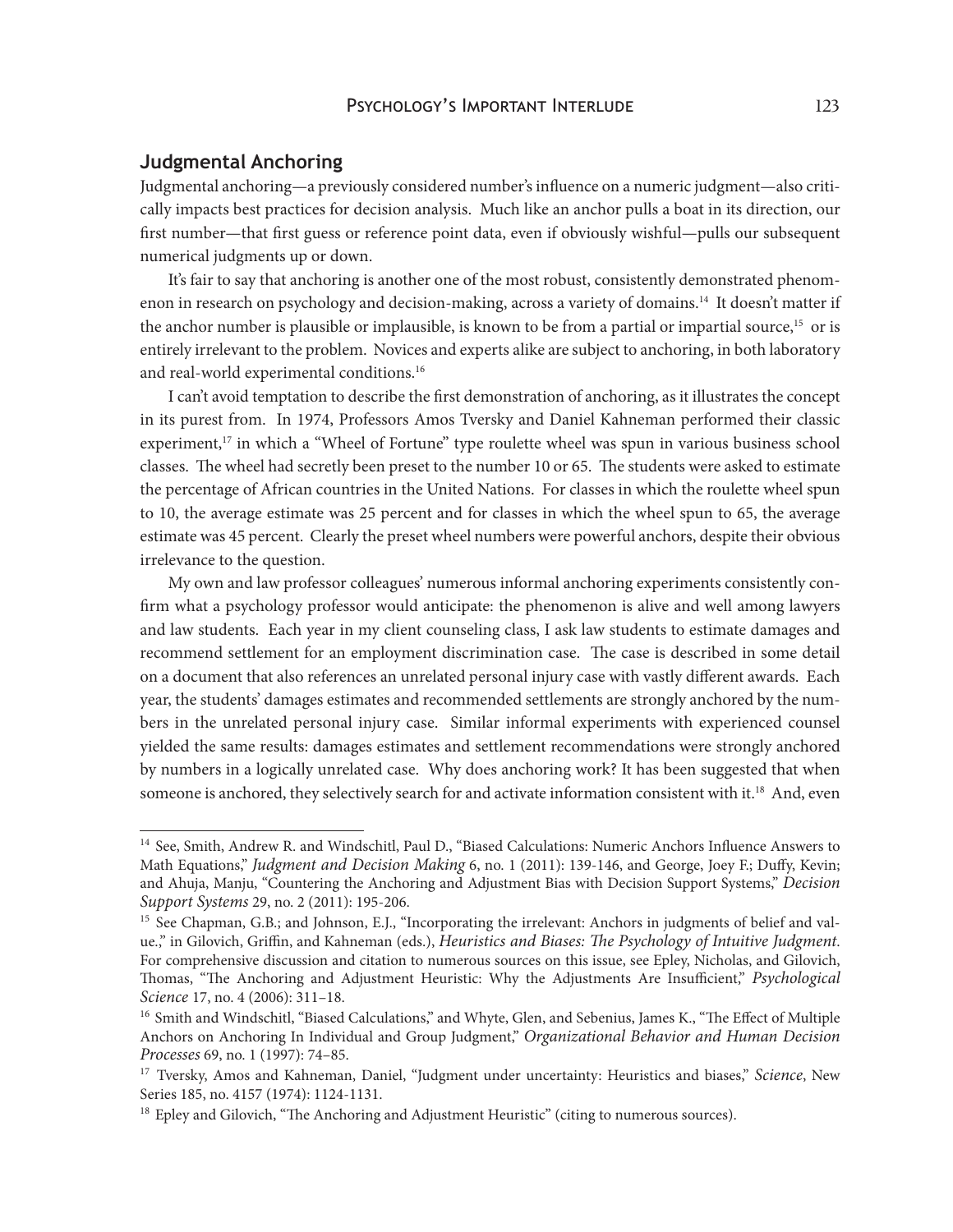if we adjust from that anchor by considering additional information or arguments, we resist or underweight these in comparison. Thus, we tend to adjust insufficiently.

It doesn't require much imagination to see how a lawyer conducting decision analysis in his client's case could be anchored by his own or his client's partisan perception biases in estimating liability percentages. Imagine the tree-builder putting the question to a defense lawyer: "So, what are the chances of winning that summary judgment motion and knocking out this case?" Without much thought and with some bravado, the lawyer may throw out a number, "I'd say 80%." When discussing the probability of a plaintiff 's verdict, the defense client or lawyer may say, with exasperation, "ZERO percent—5 percent—it shouldn't be more." Before any reasoned discussion, an anchor has been set in place. Surely, intelligent people adjust for new information!? It would seem reasonable to think that intelligent people undergo thought processes to adjust from an anchor, whether internally or externally generated. Unfortunately, a considerable body of experimental research agrees and confirms that, while people tend to adjust somewhat, their adjustments are generally insufficient to achieve accuracy.<sup>19</sup>

## **Anchoring, Adjustment, and Underestimating Damages**

Not surprisingly, psychology impacts our estimates of possible outcome values in a similar way. Mediators will attest that it's not uncommon to hear counsel estimating likely damages in the same case, roughly as follows: Plaintiff's counsel asserts: "The jury will most likely come back at \$500,000 in our case—that's what I see as the mid-point." Yet, in the other caucus room, defense counsel reassures his client: "If we do lose, a verdict wouldn't be more than \$150,000 or so." For them to arrive at these widely divergent numbers (based on shared factual information), some combination of optimism, selective perception, or biased assimilation of information is operating in at least one, if not both rooms. Their estimates may also have been influenced or anchored by external numbers:<sup>20</sup> the newspaper report of a million-dollar verdict in a fraud case or one lawyer's experience with a stingy jury's low verdict in a personal injury case. Whatever the source, these articulated numerical estimates then become anchors affecting subsequent movement, expectation, and decisions.

## **Evidence of Defense Blind Spot and Underestimation**<sup>21</sup>

Research suggests that defense lawyers are particularly prone to underestimating dollar amounts of damages exposure.<sup>22</sup> A comprehensive 2008 study comparing final settlement offers and demands and trial results in 5,653 civil cases found that, while plaintiffs were somewhat more often mistaken about

<sup>&</sup>lt;sup>19</sup> Scholars seem to agree that the limits to adjustment are what might be thought of as the "outer edge" of the judge-estimator's reasonable range, but from his own (biased) perspective only. Imagine a lawyer has been asked to judge the likelihood of winning the case. He names "65%" as his best guess. Internally, perhaps unconsciously, he feels that a reasonable range is 55% - 75% (still with 65% as his best estimate point). As he learns more information, or is asked to consider arguments or perspectives of the other side, he will adjust, but only to the edge of his (biased) range—only to 55%. For more information on the insufficiency of adjustments, see Epley and Gilovich, "The Anchoring and Adjustment Heuristic."

<sup>20</sup> See Epley, Nicholas; Keysar, Boaz; Van Boven, Leaf; and Gilovich, Thomas "Perspective Taking as Egocentric Anchoring and Adjustment," *Journal of Personality and Social Psychology* 87, no. 3(2004): 327-339.

<sup>21 &</sup>quot;Word to the Wise" section is excerpted from Aaron, *Client Science*, 157-158.

<sup>22</sup> Kiser, Randall, *Beyond Right and Wrong*, drawing upon the research originally published in Kiser, Asher, and McShane,"Let's Not Make a Deal."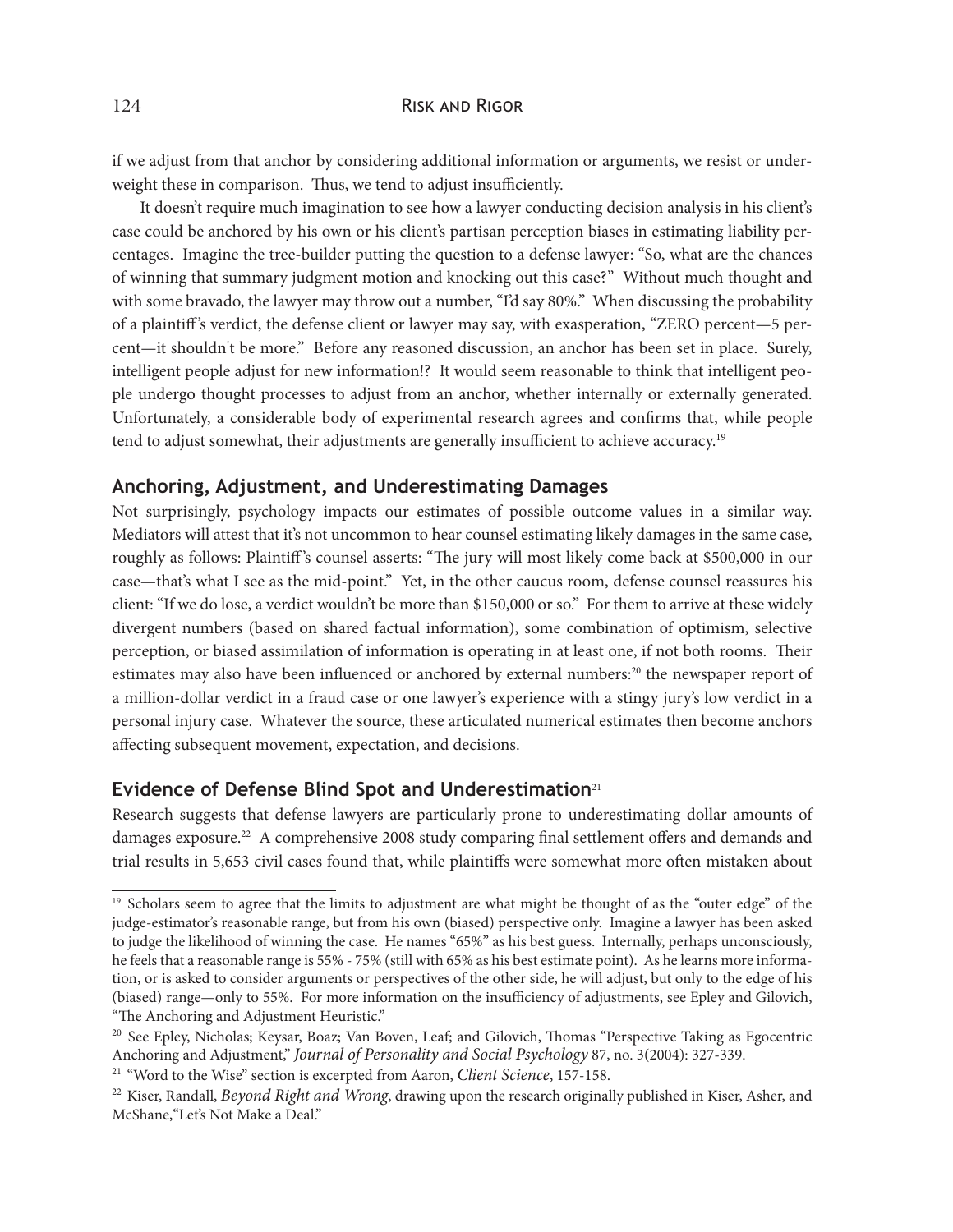#### PSYCHOLOGY'S IMPORTANT INTERLUDE 125

winning on liability, the average gap between the last offer and the ultimate award was seventeen to nineteen times higher on the defense side than on the plaintiff 's side. This strongly suggests widespread defense failure to recognize damages exposure in the event of a plaintiff 's verdict, or, at least, failure to account for that exposure in case valuation and settlement offers.

Experimental research also supports the observation that defense lawyers tend to estimate low jury awards, at least in the personal injury area.<sup>23</sup> In one experiment, plaintiffs' and defense lawyers, judges, and jurors were presented with descriptions of personal injury cases and asked to rate the severity of the injury and an appropriate level of award. (Liability was not at issue.) The results: when respondents had no partisan stake in the outcome, there was considerable consistency in the way they analyzed injury severity and thought about awards. However, the largest deviation was found between defense lawyers and all other participants. Defense lawyers tended to rate described injuries as less severe, resulting in lower awards.

I cannot resist noting that unpublished data generated in my annual law school negotiation course suggests that defense tendencies to under-estimate damages exposure begin early. As reported earlier, when law students and their business school clients estimate the likelihood of a plaintiff 's verdict in a case of alleged breach of contract and business fraud, both sides display typical partisan perception bias. More striking is that defense-side estimates of damages in the event of plaintiff 's verdict have averaged between 10% and 25% of the plaintiff side estimates—four to ten times lower—based upon the SAME spreadsheet numbers on business revenues and projections, etc. My suspicion is that the trial attorneys as well as the law students and clients tend to conflate the likelihood of a defense verdict and the measure of its consequences. In other words, they internally discount any very, very large number by some certainty that it will not happen. It's a hidden double discount. They fail to think through what the highest dollar verdict might be if the jury finds liability and all aspects of the trial go badly.

All of this leads to some important advice for the defense side in particular: beware of unrealistically low verdict estimates. Don't conflate the likelihood of a defense verdict and the measure of its consequences. Remember that your hundredth personal injury claim will be the jury's first. What might the award be if, against the odds, a jury, judge, or arbitrator rules against your client? One mediator (not to mention the defendant) still ruminates on the \$40 million-dollar jury award in a case where, in a mediation caucus with the defense, the notion of damages exposure beyond a few million had been waived away as "silly." Don't fail to consider the worst-case scenario.

#### **On Exposure and Wider Range**

Even in opinion letters or case assessment discussions devoid of formal decision tree analysis, defense lawyers are appropriately called upon to estimate "worst case exposure" and plaintiff 's lawyers are asked to say how high or low the award could be.

Leaving bias aside, our entirely normal tendencies are to describe these ranges too narrowly; we fail to imagine all possible outcomes.<sup>24</sup> In short, we are prey to the general "tightness of range" prob-

<sup>&</sup>lt;sup>23</sup> Wissler, Roselle et. al., "Decision Making About General Damages: A Comparison of Jurors, Judges, and Lawyers," *Michigan Law Review* 98 (1999): 751 & 805.

<sup>&</sup>lt;sup>24</sup> Prior research regarding over precision caused by failure to adequately consider all possible outcomes of an event is discussed and a method to mitigate the failure was proposed and tested by Haran, Moore, and Morewedge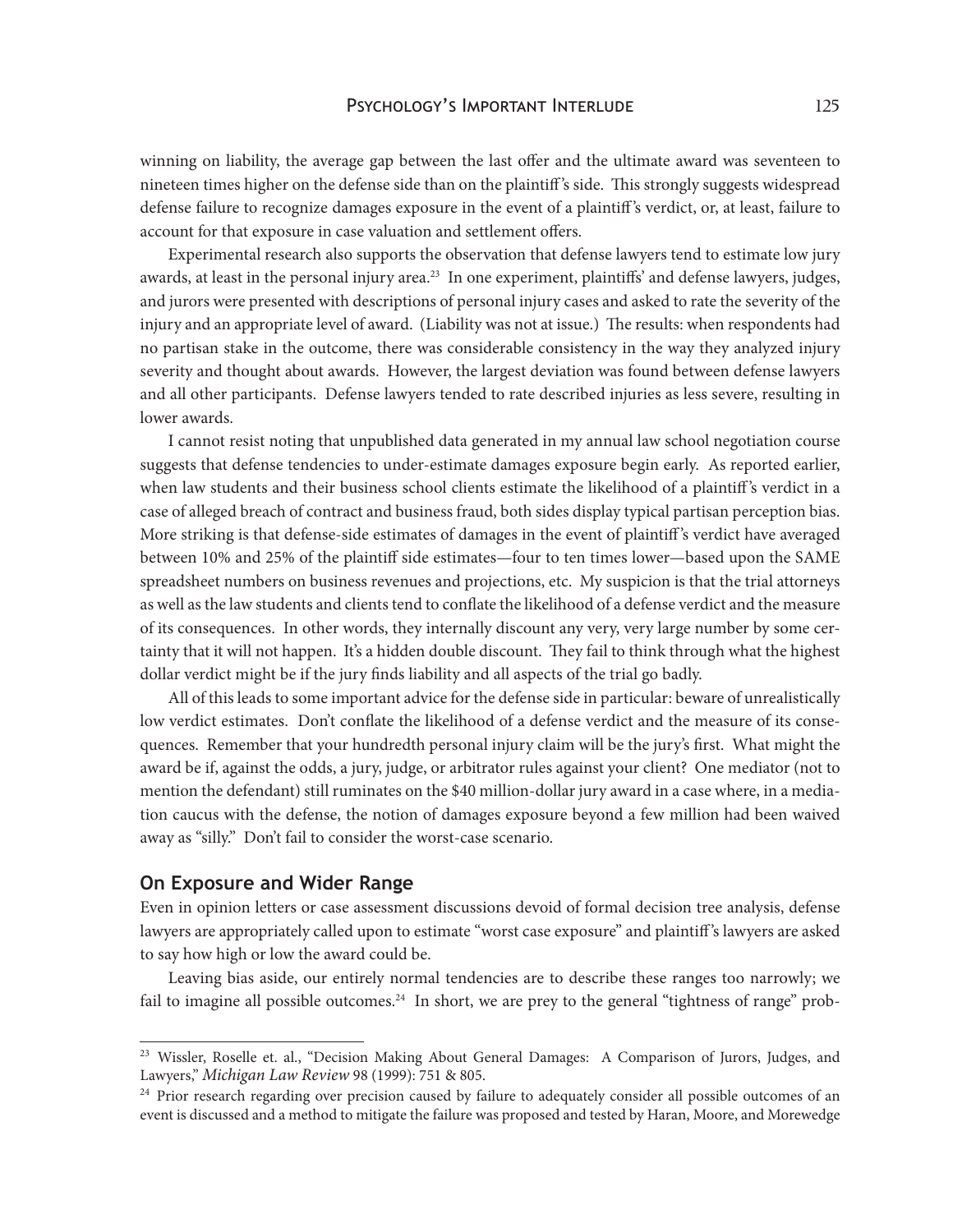lem identified by Professors Raiffa and Alpert in 1969. In their classic experiment, large numbers of Harvard Business School students (all familiar with decision analysis!) were asked to provide extreme range estimates for five independent categories or "almanac type" information, including the "percentage of students (who drink) and who prefer bourbon to scotch," and the "number of eggs produced in the United States in 1965." The subjects were divided into four subgroups: one was asked to estimate numbers at 1% and 99% of the range, the second group at .1% and 99.9%, the third at the extreme ends of the verbal range "minimum possible value" and "maximum possible value," and the fourth group at "astonishingly low" and "astonishingly high."

The experiment sought to learn how large the "surprise index" would be. Or, stated more accurately, it was designed to see how well calibrated our estimated ranges are to actual ranges. Theoretically, there "should" have been only 2% surprises—a surprise index of 2—outside of the actual range—in the first group, and .2% for the second group. (Remember that at either end of a 1% and a 99% range, 1% of results would be lower and 1% would be higher, a total of 2% of results outside the parameters of the range.) In fact, Raiffa and Alpert's experiment yielded a surprise index of 46 for the 1%/99% group and 40 for the .1%/99.9% group. The other two groups had surprise indexes of 47 and 38. This paper spawned a vast number of additional, related experiments and literature on the question of calibration and expertise when subjective probabilities and numerical range estimates are required.<sup>25</sup>

In summary, overwhelming evidence establishes that when we ask people to assess ranges using fractiles—markers at particular percentage points along a range of possible outcomes—they come up with ranges that are too tight. To see what this means in practice, imagine that we ask the following questions to an experienced trial lawyer acting as a neutral consultant in a personal injury case:

- Name a jury verdict number that is at 99% of the possible range; you are confident that if liability were certain and the case were tried 100 times—the verdict would be lower than that number, 99% of the time.
- Can you answer the same question, but at 75%, then at 50%, 25% and finally, 1%?

The research predicts that the lawyer-expert's numerical estimates would set out a range that is too narrow for each segment, and particularly at the extreme ends.<sup>26</sup> In other words, the range would not be well-calibrated to realities.

Of course, in a litigation setting, even these realities are theoretical. There is no almanac data; this case will not be tried 100 times. And yet, research as well as anecdotal evidence suggests that lawyers are too often "surprised" by jury awards outside of ranges they had seen as possible.<sup>27</sup> The author ruefully recalls two recent cases in which jury verdicts came back at multiples of the defense's and the mediator's

in their article, "A Simple Remedy for Overprecision in Judgment," *Judgment and Decision Making* 5, no. 7 (2010): 467–76. Their experiment involved weather predictions, and the method they called SPIES (Subjective Probability Interval Estimates) required judges to consider a full range of possible temperatures, broken up into intervals, and then assign probabilities to each interval (with total probabilities not to exceed 100).

<sup>&</sup>lt;sup>25</sup> See Alpert, Marc and Raiffa, Howard, "A progress report on the training of probability assessors" and Lichtenstein, Fischhoff, and Phillips, "Calibration of probabilities: The state of the art to 1980," in Kahneman, Slovic, and Tversky (eds.), *Judgment under uncertainty: Heuristics and biases*, 294-305 and 306-334.

<sup>&</sup>lt;sup>26</sup> Epley, Nicholas and Gilovich, Thomas, "Putting Adjustment Back in the Anchoring and Adjustment Heuristic: Differential Processing and Self-Generated and Experimenter-Provided Anchors," *Psychological Science* 12, no. 5 (2001): 391-396.

<sup>&</sup>lt;sup>27</sup> See Kiser, et. al, "Let's Not Make a Deal," 566-568, 585-586, and 589-590.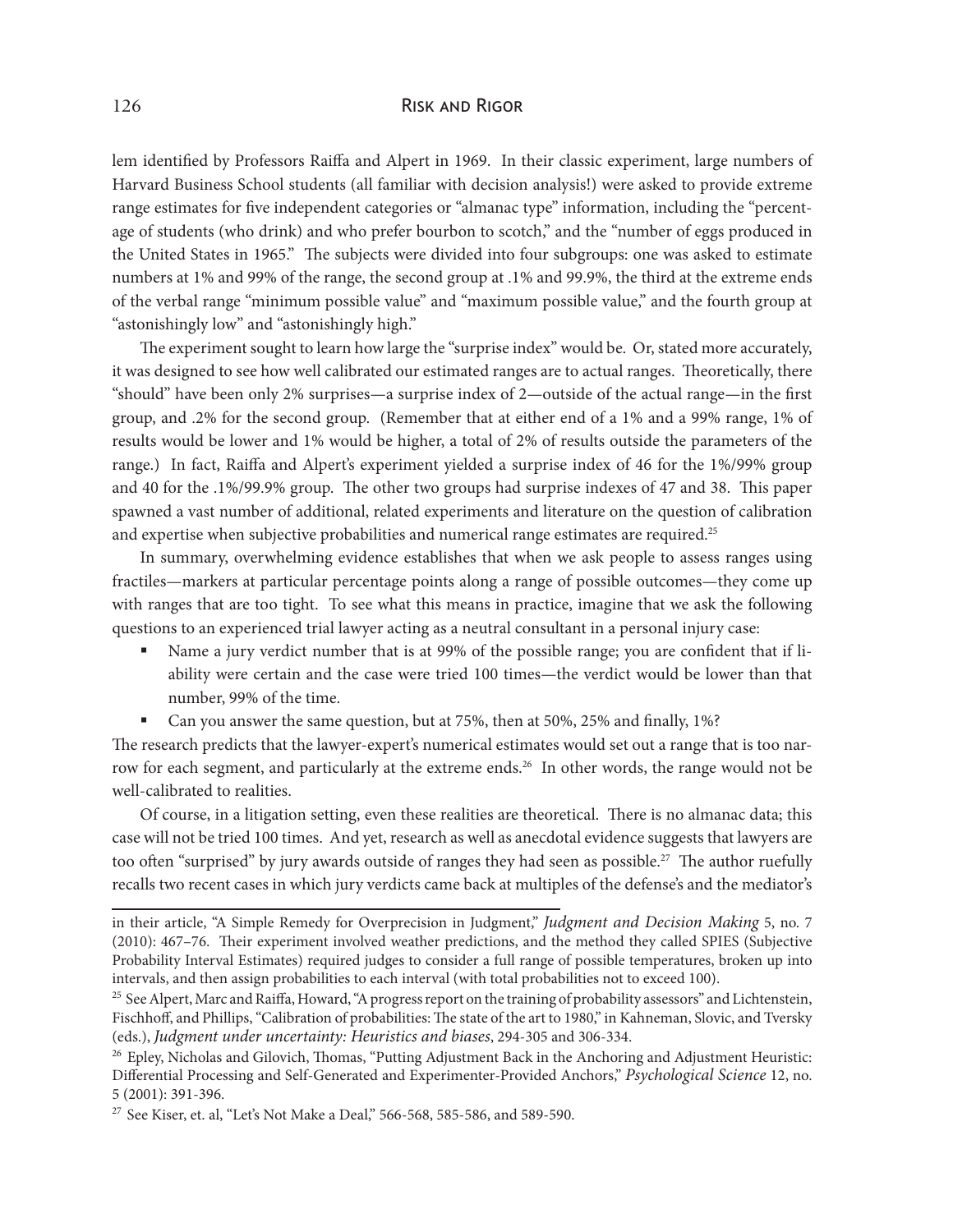highest estimate. Thus, all are advised to play with imagining the worst and the best of all possible outcomes (depending on your perspective) and testing their impact on the decision tree.

The good news is that some but not all studies indicate that training, cautionary instruction, and particularly feedback as to accuracy may reduce the problem.<sup>28</sup> So, for example, weather forecasters tend to have high calibration rates because they receive feedback on their predictions literally every day. Unfortunately, the bad news is that most trial lawyers don't receive such frequent feedback.

Raiffa and Alpert's further research to determine the impact of new information and training on people's range estimates is relevant to the tree builder seeking to elicit legal analysis that encompasses all legitimately predictable verdict ranges.<sup>29</sup> Their work shows that when new information enters the picture, people do expand estimated ranges, but not enough. When people adjust, we move incrementally, grudgingly, and often insufficiently from where the anchor has set in our emotional, psychological mud.<sup>30</sup>

#### **Elicitation for the Full Possible Range**

Given all of this, what questions should a tree-builder ask when setting up ranges on a tree?

This question—about which questions to ask—lands us in realm of "elicitation" studies in the field of statistics. These studies posit that there is an "expert" who possesses knowledge and a legitimately formed opinion. The analyst's challenge is to elicit in a way that faithfully yields the expert's opinion.<sup>31</sup> This is a challenge because experts too are prey to the same psychological heuristics and biases as the rest of us. Successful "elicitation" is designed to mitigate the impact of these heuristics and biases and thus their distortions of the expert's true opinion. Elicitation research seeks to learn how the analysiselicitor—can best design questions and dialog for successful elicitation.

<sup>&</sup>lt;sup>28</sup> Classic articles asserting the effectiveness of feedback on accuracy include: Lichtenstein, Sarah and Fischhoff, Baruch, "Training for Calibration," *Organizational Behavior and Human Performance* 26 (1980): 149-171; and Kioriat, Asher; Lichtenstein, Sarah; and Fischhoff, Baruch, "Reasons for Confidence," J*ournal of Experimental Psychology: Human Learning and Memory* 6 (1980): 107-118. A good summary is also provided in Lichtenstein, Fischhoff, and Phillips, "Calibration of probabilities: The state of the art to 1980," in Kahneman, Slovic, and Tversky (eds.), *Judgment under uncertainty: Heuristics and biases*. See discussion of the research and of their experiment in providing feedback in the form of accurate answers to initially posed questions in Arkes, Hal; Christensen, Caryn; Lai, Cheryl; and Blumer, Catherine, "Two Methods of Reducing Overconfidence," *Organizational Behavior and Human Decision Making Processes* 39 (1987): 133-144.

<sup>&</sup>lt;sup>29</sup> Alpert, Marc and Raiffa, Howard, "A Progress Report on the Training of Probability Assessors," in Kahneman, Slovic, and Tversky (eds.), *Judgment under uncertainty: Heuristics and biases*, 294-305. Increasingly available databases that provide access to jury verdict for all state and federal courts (including patent litigation) may also offer a reality check on dollar ranges that have been awarded in past cases. Some of these databases and analytic services are discussed more fully in this text's Chapter Eleven.

<sup>&</sup>lt;sup>30</sup> Overprecision resulting from a failure to adequately consider all possible outcomes of an event is described in and tackled by Haran, Uriel; Moore, Don; and Morewedge, Carey, "A Simple Remedy for Overprecision in Judgment," *Judgment and Decision Making* 5, no. 7 (2010): 467–76.

<sup>&</sup>lt;sup>31</sup> Garthwaite, Paul; Kadane, Joseph; and O'Hagan, Anthony, "Statistical Methods for Eliciting Probability Distributions," *Journal of the American Statistical Association* 100 (2005): 680-701. The authors write that: "Elicitation is the process of formulating a person's knowledge and beliefs about one or more uncertain quantities into a (joint) probability distribution for those quantities." This piece is also available through Semanticscholar.org at [https://www.semanticscholar.org/paper/Chapter-1-Elicitation-](https://www.semanticscholar.org/paper/Chapter-1-Elicitation-Garthwaite-Kadane/d213d8252de5f77a55980ee8e15eb16506f31a4)[Garthwaite-Kadane/d213d8252de5f77a55980ee8e15eb16506f31a4](https://www.semanticscholar.org/paper/Chapter-1-Elicitation-Garthwaite-Kadane/d213d8252de5f77a55980ee8e15eb16506f31a4)c.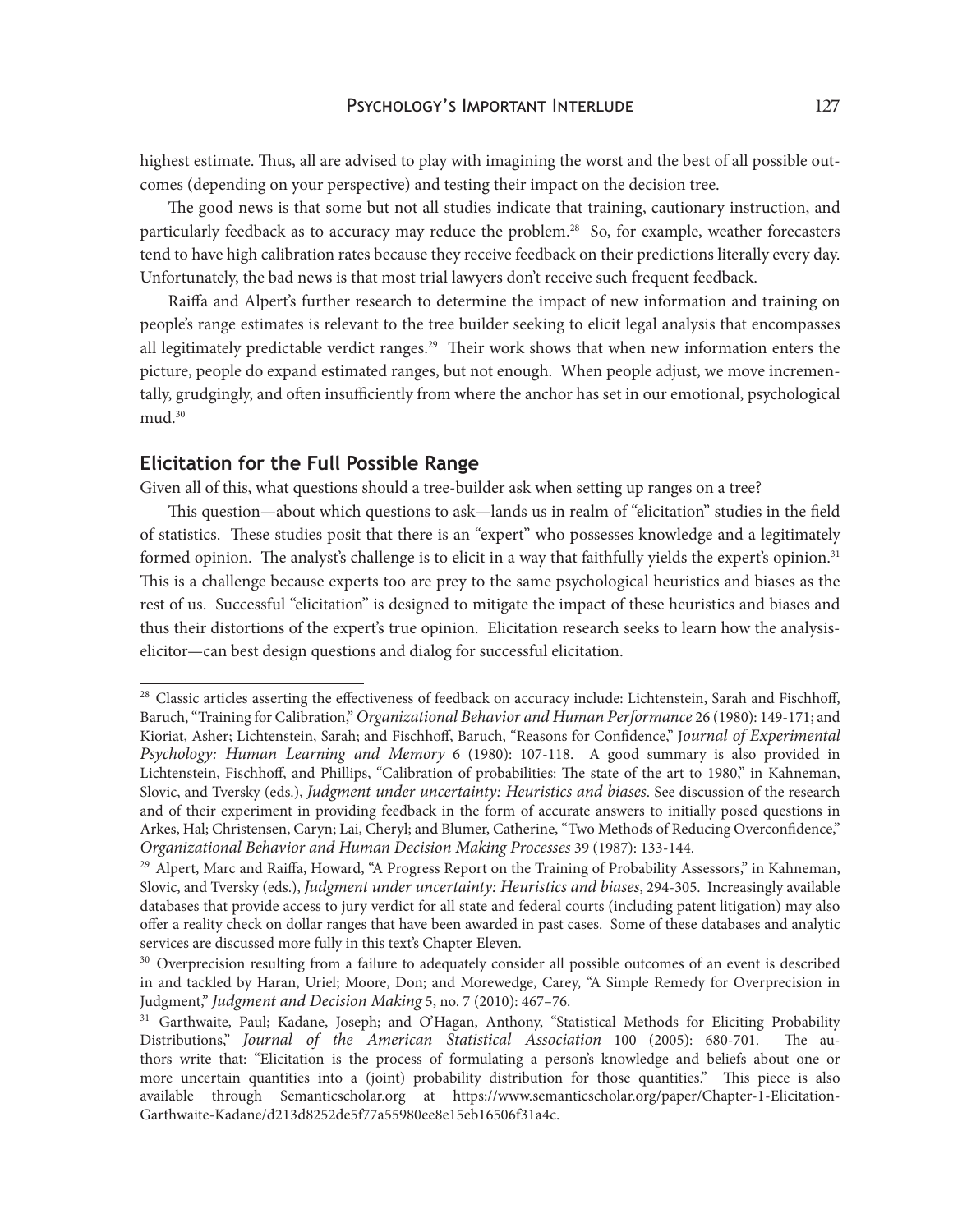For decision analysis or risk analysis in a legal context, the "elicitor" could be the non-lawyer decision analyst, a tree-builder lawyer or mediator; the expert(s) could be the lawyer on the case or a lawyer or former judge called in to consult on the merits. Presumably the lawyer (or legal team) would be the most knowledgeable about the facts, evidence, witnesses, legal issues and so forth.<sup>32</sup> As a practical matter, the tree-builder and the expert may often be the same lawyer.

How then, is the tree builder best advised to ask the lawyer (even if it's himself) about his estimates of a possible jury verdict range in a way that avoids or mitigates "tightness of range"?

One option is for the tree builder to ask that the lawyer, in effect, establish the quartiles. In other words, ask: "Is there a verdict amount that's 'smack dab' in the middle, a point at which you would predict the actual number would be lower half the time, and higher half the time if, hypothetically the case were tried a hundred times?" That becomes the median.<sup>33</sup>

Those who have studied psychology or absorbed lessons in this "Interlude on Psychology" may be concerned about the anchoring effect of that median number. Fair point. In fact, that mid-point number is likely to serve as an anchor. For that reason, it's best to avoid naming a mid-point before thorough consideration and discussion of the facts, evidence, emotions, and law that will impact a verdict in the case.

The reason to elicit the number is that some research suggests somewhat less over-confidence—less anchoring close to the mid-point number and somewhat wider confidence ranges—when the expert generates that number, than if it was externally introduced. Still, given our awareness of the strong tendency toward anchoring and tightness of range, some skepticism seems warranted.

On the other hand, depending upon his or her role, the tree builder may deliberately choose to introduce or suggest the median point (or any other points) in hope of an anchoring effect, even recognizing a tightness of range concern. Consider the mediator tree builder, who may fairly be characterized as "negotiating from the middle." The mediator may want to name a (neutrally assessed and neutrally motivated) number and ask if that might be the median jury verdict. Perhaps the mediator's suggested numbers will mitigate the lawyer's tendencies toward partisan bias, at least in naming the midpoint.

Whatever the stated median, the next question might be: "Assume a verdict number higher than that, at what number would we likely be 'halfway up the high side?' In other words, at what number would 75% of the verdicts be lower and only 25% higher?" and so forth, until reaching the farthest ends of the range—99% and 1%.34

<sup>&</sup>lt;sup>32</sup> Of course, in practice, tree builder may also be the lawyer in his client's case. If so, elicitation is reflexive: the tree builder's dialog is with her own lawyerly self.

<sup>&</sup>lt;sup>33</sup> See Block, Richard and Harper, David, "Overconfidence in Estimation: Testing the Anchoring-and-Adjustment Hypothesis," *Organizational Behavior and Human Decision Processes* 49 (1991): 188-207.

<sup>&</sup>lt;sup>34</sup> In fact, this author has been introduced to quite a hyper-technical body of research literature on elicitation of expert opinions as to probabilities, values, and ranges so as to avoid their common psychological biases and judgment errors. By way of example (and to mine their references), see Garthwaite, Kadane, and O'Hagan, "Statistical Methods for Eliciting Probability Distributions," Fischhoff, and Phillips, "Calibration of probabilities: The state of the art to 1980," in Kahneman, Slovic, and Tversky (eds.), *Judgment under uncertainty: Heuristics and biases*, and Winkler, R.L.; Hera, S.C.; and Baca, R.G, "The Quality of Experts' Probabilities Obtained Through Formal Elicitation Techniques," Center for Nuclear Waste Regulatory Analyses (1992).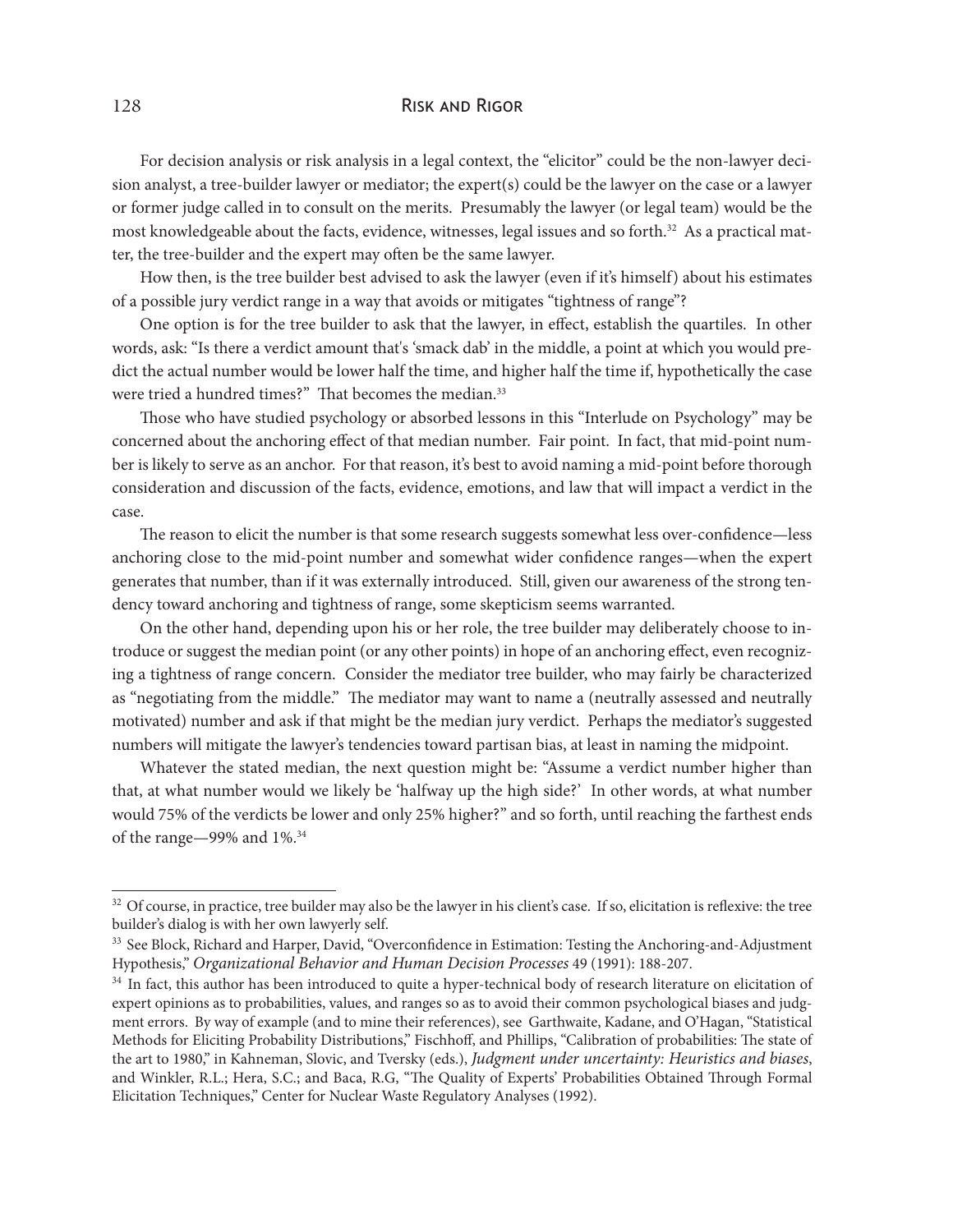Another option would be to start by eliciting extreme ends of a hypothetical range: "What jury awards are the highest or the lowest you could imagine?" You might ask the lawyer to name an extremely high hypothetical award amount at which he is 99% sure the actual award will be lower or to name an extremely low award amount at which there's only a 1% chance it would ever be lower. Then, and only then, would the tree builder ask the lawyer to estimate the probability of numerical points or chunks within that range, or to estimate the 50% median.

Theoretically, to avoid common conservatism, the elicitor could also name some extreme numerical points and ask if they could fairly be considered at 90%, 95% or even 99% of the range. Of course, that assumes the elicitor is better equipped to predict the extremes, which may not be true.

Research suggests that before eliciting numbers or percentages, it's important to engage in thought exercises for both unfavorable and favorable extremes.<sup>35</sup> Much time should be spent discussing and listing the many factors that might break for the other side—"What would the perfect storm look like?" and then all of the ways things could go well.<sup>36</sup> In short, before making any numerical or percentage estimates, do imagine the circumstances that might give rise to extreme outcomes in either direction. This thought exercise is likely to lead to fewer "surprises" in the form of actual results that fall outside of the anticipated range.

## Value and Risk of Frames<sup>37</sup>

This interlude's final segment on "Value and Risk of Frames" offers insights from psychology for communicating with clients about decision trees numerical inputs and calculated values in legal settlement contexts.

The way a lawyer frames choices to a client can greatly influence the client's response. If a choice is framed as a loss, we are more likely to choose a risky alternative; if it's framed as a gain, we are more likely choose to keep it rather than risk it. Of course, most choices can be seen from multiple perspectives. Whether described or felt as a loss or a gain depends on expectations, goals, and context.

These insights derive from an impressive body of research in the field of psychology. Original credit is due to Professors Tversky and Kahneman, who first articulated the now widely accepted, tenets of "prospect theory<sup>38"</sup> regarding the ways most people respond to risk, gain, and loss:

<sup>&</sup>lt;sup>35</sup> This advice derives from studies regarding scientific data and quantifiable, knowable outcomes of numerous trials. The problem is that one recommendation—for the elicitor to state the known or knowable extreme numerical ranges and ask the expert to name the percentage likelihood of outcomes along those ranges—is not realistic in our context. This author is doing the best she can to extrapolate advice from some of this literature, or at least to avoid bad advice.

<sup>&</sup>lt;sup>36</sup> See Flannelly, Laura and Flannelly, Kevin, "Reducing People's Judgment Bias About their Level of Knowledge," *The Psychological Record* 50 (2000): 587-600. This is just one among many reports of experimental research demonstrating that active consideration of the counter-arguments, negative factors, or the opposite view tends to reduce biases and over-confidence.

<sup>&</sup>lt;sup>37</sup> This discussion of Prospect Theory and its application for client counseling is largely excerpted or paraphrased from Chapter 5 in Aaron, *Client Science*, which contains a vast number of citations. As is true for the balance of this interlude, readers are also directed to the Sternlight and Robbenalt, *Psychology for Lawyers*.

<sup>&</sup>lt;sup>38</sup> Tversky, Amos and Kahneman, Daniel, "The Framing of Decisions and the Psychology of Choice," Science 211, no. 4481 (1981): 454. For additional explanations of Prospect Theory, see Plous, Scott, *The Psychology of Judgment and Decision Making* (1993); and Kahneman, Daniel and Tversky, Amos, "Prospect Theory: An Analysis of Decision Under Risk," *Econometrica* 47 (1979): 263-291.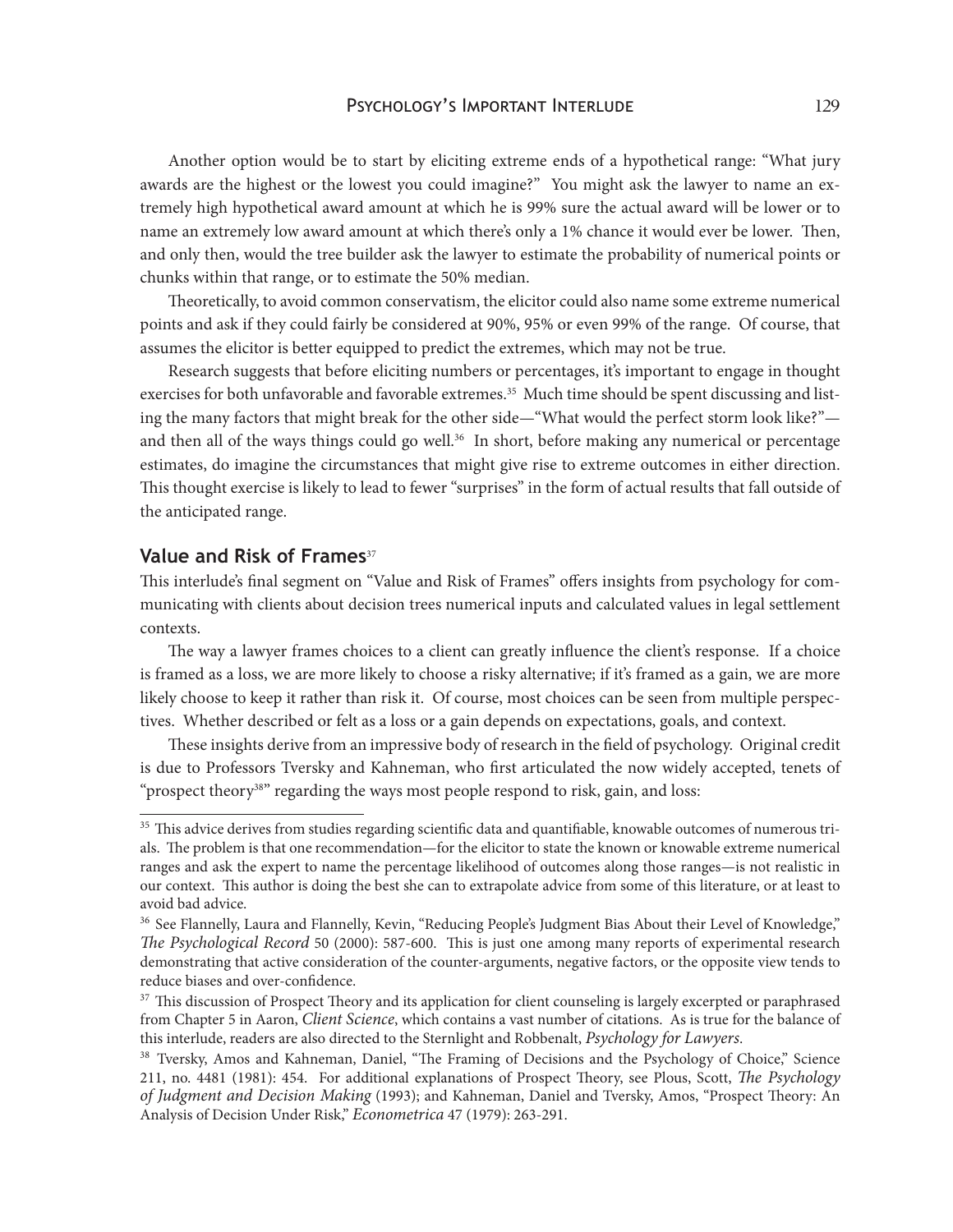1) People tend to be risk-averse as to significant gain.

Once we have gained something we are often loath to give it up in favor of a relatively strong chance of getting more. Preference for the "bird in the hand" over the "bird in the bush" is the operative aphorism. This is true even when the "rational" choice—in terms of mathematically discounted value—is to take the risk. Thus, most people prefer a sure gain of \$240 over a fifty percent chance of winning \$500. Different people's breakpoints will be different. I might settle for \$175, or even \$150, or less. Others might take no less than \$200, and be comfortable with rolling the dice. And a few will insist upon every penny of the mathematically discounted value that is \$250, or even more.

2) People tend to be risk-seeking as to significant loss.

We hate to pay up and declare defeat right now. When people are given a choice between a 75% chance of losing \$1,000, or just paying \$750 (or, I suspect, \$740 or even \$700), most will choose to roll the weighted dice. We would rather not choose loss, particularly current loss, if it can be delayed.

It turns out that tables are turned for insignificant gains and losses. When an offer is extremely low, we become risk seekers, choosing to roll the dice for the long shot high dollar win. Consider a \$10,000 offer, based on 5% chance of \$200,000. If the offer was a mere pittance to the client (no impact on cash flow, etc.), he won't experience regret at its loss. And he might like to put the defense to the test. On the other side, people would rather pay a bit more than discounted value to avoid the small chance of enormous loss. Thus, a defense client faced with a 5% chance of that same \$200,000 loss might be willing to pay more than the economically rational \$10,000. Why? People are sometimes willing to pay a premium for certainty and peace of mind. And we are motivated to avoid regret. The defendant may be happy to over pay a bit (more than discounted risk value) to avoid entirely the fear of having to pay \$200,000, particularly if that would severely impact his business or career.

3) People tend to prefer positively framed choices—certain gains from a reference point—over choices involving risk.

Affirming the expression "a bird in the hand beats two in the bush": most of us an opportunity for sure gain over a chance to win considerably more, if that chance comes with the risk of winning nothing. As discussed earlier, when offered \$100 as a no-risk gain or the chance to play a coin toss game with a 50% probability of winning \$210, \$220, or \$250 (or perhaps more), most people will choose the \$100. If potential winnings are high enough, most of us would indeed accept the risk and toss the coin. The important observation is that the exact 50% discounted value would not usually be the indifference point. That's particularly true where the scale of the numbers becomes higher and we would anticipate great regret over turning down a high "bird in the bush" number and then losing at the risky game.

4) People tend to prefer choices involving risk over negatively framed alternatives—certain losses from a reference point.

Experimental research in legal contexts and more broadly has established Prospect Theory's validity: whether an offer is framed positively as a gain or negatively as a loss from a salient reference point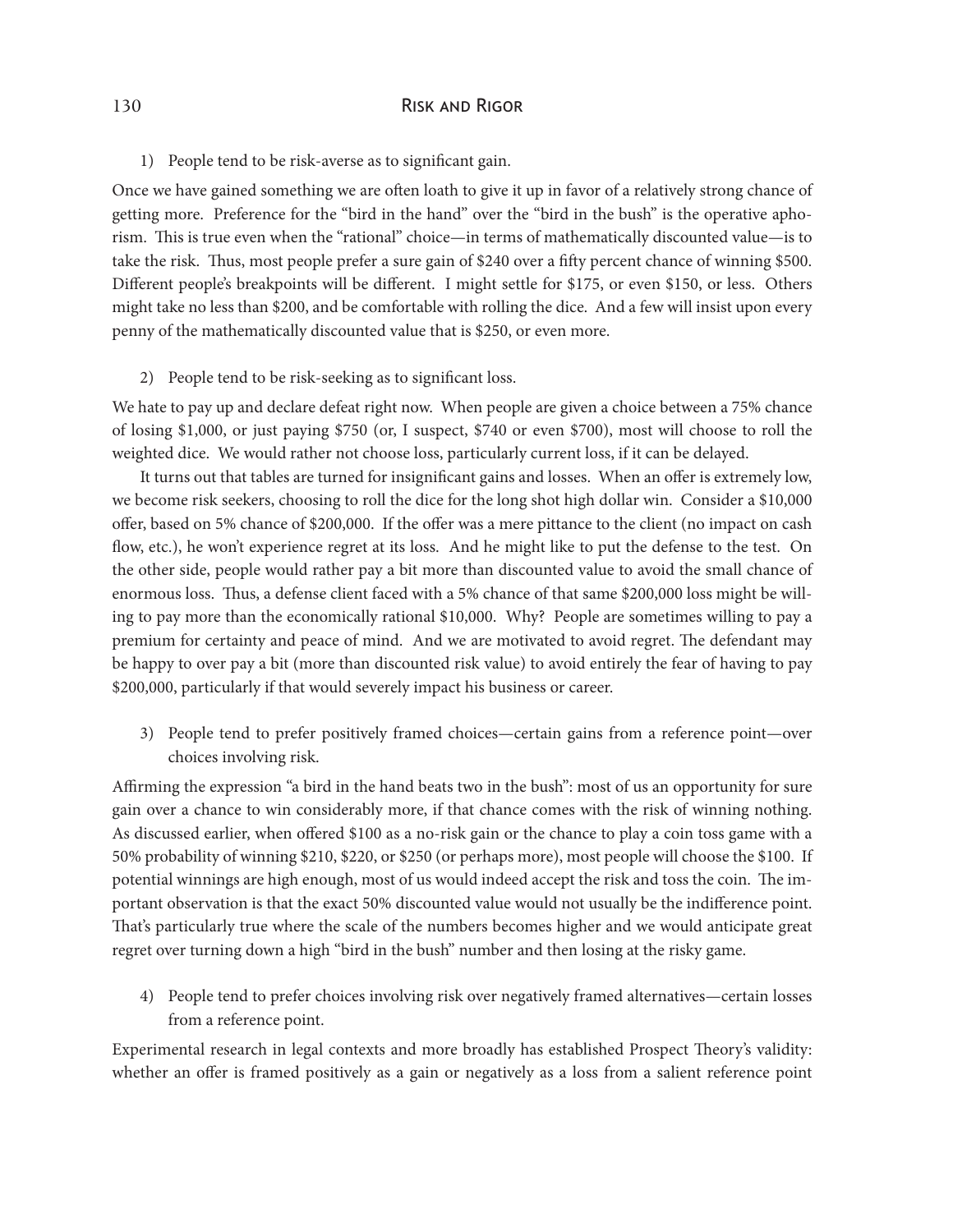impacts the likelihood of its acceptance or rejection. Literature in law and psychology is replete with examples, so I've opted to stick to the early, classic experiments on point.

First, Professors Kahneman and Tversky gave subjects two sets of choices between alternative programs to combat an outbreak of a dangerous disease which originated in Asia expected to kill 600 people. The first group was asked to choose between Program A that would save 200 people and Program B that would have a 1/3 probability of saving 600 people and a 2/3 probability of saving no one. A second group of respondents were asked to choose between Program C, in which 400 people would die, or Program D, that would have a 1/3 probability of no one dying and a 2/3 probability that 600 people would die.

Professor Max Bazerman later conducted a similar experiment<sup>39</sup> in which participants were given parallel choices regarding a financially troubled company, with three manufacturing locations and 6,000 employees, 2,000 at each location. First, participants were asked to choose between Plan A, that would save 2,000 jobs and one of the manufacturing plants, and Plan B, that would have a 1/3 chance of saving all of the manufacturing plants and all of the jobs. Next, they were asked to choose between Plan C that would result in the loss of 4,000 jobs and 2 two of the three 3 manufacturing locations, and Plan D, that would have a 2/3 chance of losing all of the manufacturing plants and all of the jobs.

In both experiments, the vast majority chose Plan A, and then Plan D. If you read the problem carefully, this makes no sense. Plans B and D are the more risk-seeking. So, internally consistent risk seekers should choose B and D. Plans A and C have certain outcomes. Those who prefer certainty should prefer these plans in both instances. Why do people choose inconsistently? The answer is in the framing: Plan A is framed around the positive—SAVING lives or KEEPING jobs, so it is preferred to B. But Plan C is framed around the negative—CERTAIN LOSS of lives or jobs—and so taking risk with plan D is preferred. The identified reference point determines the frame—whether you view an option as a loss or a gain—and that impacts your decision.

All lawyers should be aware of Prospect Theory and how word choice may influence clients in one direction or another. Yet, it's true that if the lawyer, empathizing with his client, emphasizes loss from a targeted settlement, the client is less likely to accept it. Consider this well-meaning but negative framing by the lawyer: "Well, I know we talked about a possible verdict at trial of \$500,000 to \$600,000, with a lot of risk. And that's why we had a targeted settlement at \$300,000 or so, when we met before the settlement conference. But unfortunately, it looks like the most we can get the defendant to pay is \$195,000, that's \$100,000 or so less. But if we don't take that, we'll have to roll the dice."

Prospect theory and abundant research tell us that a client is likely to respond differently if the lawyer says: "I know a frustration we've had is that the defense hadn't offered us a dime before today. And I know we talked a lot about the risk of a defense verdict, in which case you would not get anything; your lost wages and other expenses wouldn't be covered. On the other hand, this offer of \$195,000—maybe we can get it up to a round \$200,000—would just be yours—no risk, under your control, and it would

<sup>&</sup>lt;sup>39</sup> See Bazerman, Max, "The Relevance of Kahneman and Tversky's Concept of Framing to Organizational Behavior," *Journal of Management* (1983): 1-3; and summary and sources cited in Aaron, *Client Science*, Chapter 5. Note that countless additional experiments—too numerous to cite here—have confirmed the basic tenets of Prospect Theory.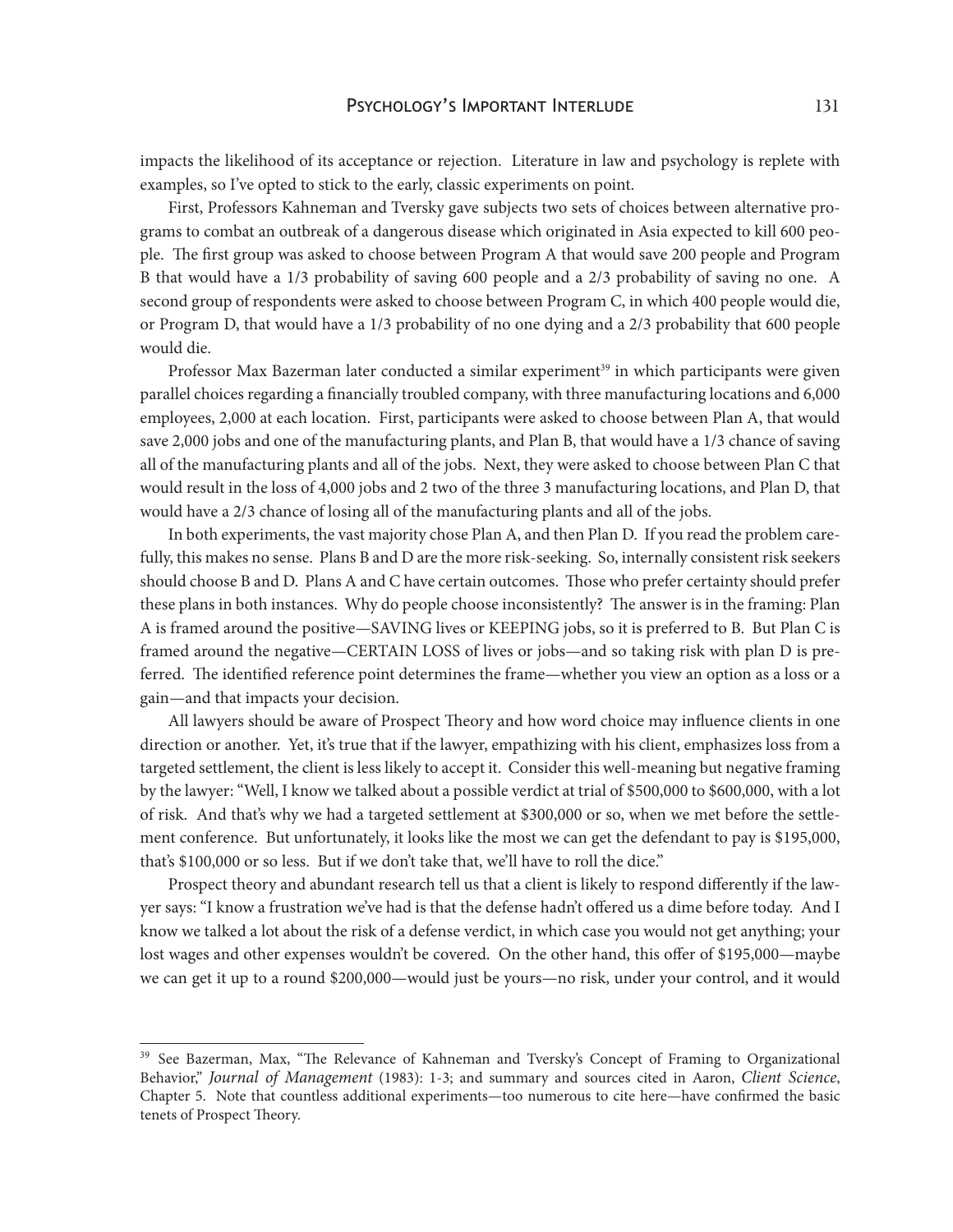cover expenses and more. Payment could no doubt be processed in a week or so. Or, we could turn it down, say no, and roll the dice."

These reference points—expectations, target numbers, out-of-pockets, the last offer before mediation—will be familiar to any litigator or mediator involved in settlement discussions. As it happens, decision tree analysis generates an array of different and potentially salient numerical points, including the final EMV or discounted value, the EMVs at various intermediate branch clusters, and sometimes, within the range of possible outcomes tied to cumulative probabilities.

As discussed later, these can become reference points around which to frame an offer. "Higher than the EMV" may feel like a gain or a great deal for the plaintiff; "\$X lower than the EMV" can be framed as a great deal for the defense. It can also be characterized as a currently "owned" opportunity, a gain that will be lost after summary judgment is denied, when the EMV (and the plaintiff 's position) will clearly be higher.

### **The Representativeness Heuristic Distorts Reality**

"In making predictions and judgments under uncertainty, people do not appear to follow the calculus of chance or the statistical theory of prediction. Instead they rely on a limited number of heuristics which sometimes yield reasonable judgments and sometimes lead to severe and systematic errors."40 One of these heuristics is "representativeness." The more a person or circumstance is "representative" of what I'll call an archetype, the more we are likely to predict their fit with an archetypical story or outcome. This is true even where logic and evidence tell us that story or outcome is rare.

In Kahneman and Tversky's classic experiment, sixty-nine subjects were asked to consider the percentage of all first year graduate student in the US that were enrolled in each of nine fields of specialization. This question generated a set of "base rates"—an estimated distribution of graduate students across different fields. A second group of sixty-five subjects were presented with a personality sketch of "Tom W" and asked how similar Tom W was to the typical graduate student in each of the following nine fields of graduate specialization. A table was generated indicating how close or how far Tom W was from being "similar" to a typical student in these fields.

Finally, a predication group of 114 psychology graduate students was given Tom W's personality sketch,<sup>41</sup> and told that it was written during his senior year in high school by a psychologist on the "basis of projective tests". Those graduate students in psychology knew this type of test to be highly unreliable (particularly from high school). And yet, more than 95% of predictors judged Tom W more likely to study computer science than humanities or education, even though there were many, many more graduate students in these fields. In 1973 or so, the time of this research, 20% of graduate students were estimated to be in Humanities and Education, 17% in Social Science and Social work, 15% in Business Administration, and 12% in Physical or Life Sciences—to name the major categories. Only 7% of graduate students were estimated to be in Computer Science. Yet, our predictors of Tom W's field ranked the

<sup>&</sup>lt;sup>40</sup> Kahneman, Daniel and Tversky, Amos, "On the psychology of prediction," in Kahneman, Slovic, and Tversky (eds.), *Judgment under uncertainty: Heuristics and biases*, originally published in *Psychological Review*  80 (1973): 237-251. This section's summary of the representativeness heuristic is based upon and drawn from Kahneman and Tversky's chapter, referenced in this note.

<sup>&</sup>lt;sup>41</sup> In fact, following the prediction, the predictors were asked to estimate the likelihood of such a projective test being accurate. They rated the accuracy as 23%—holding such tests in low esteem.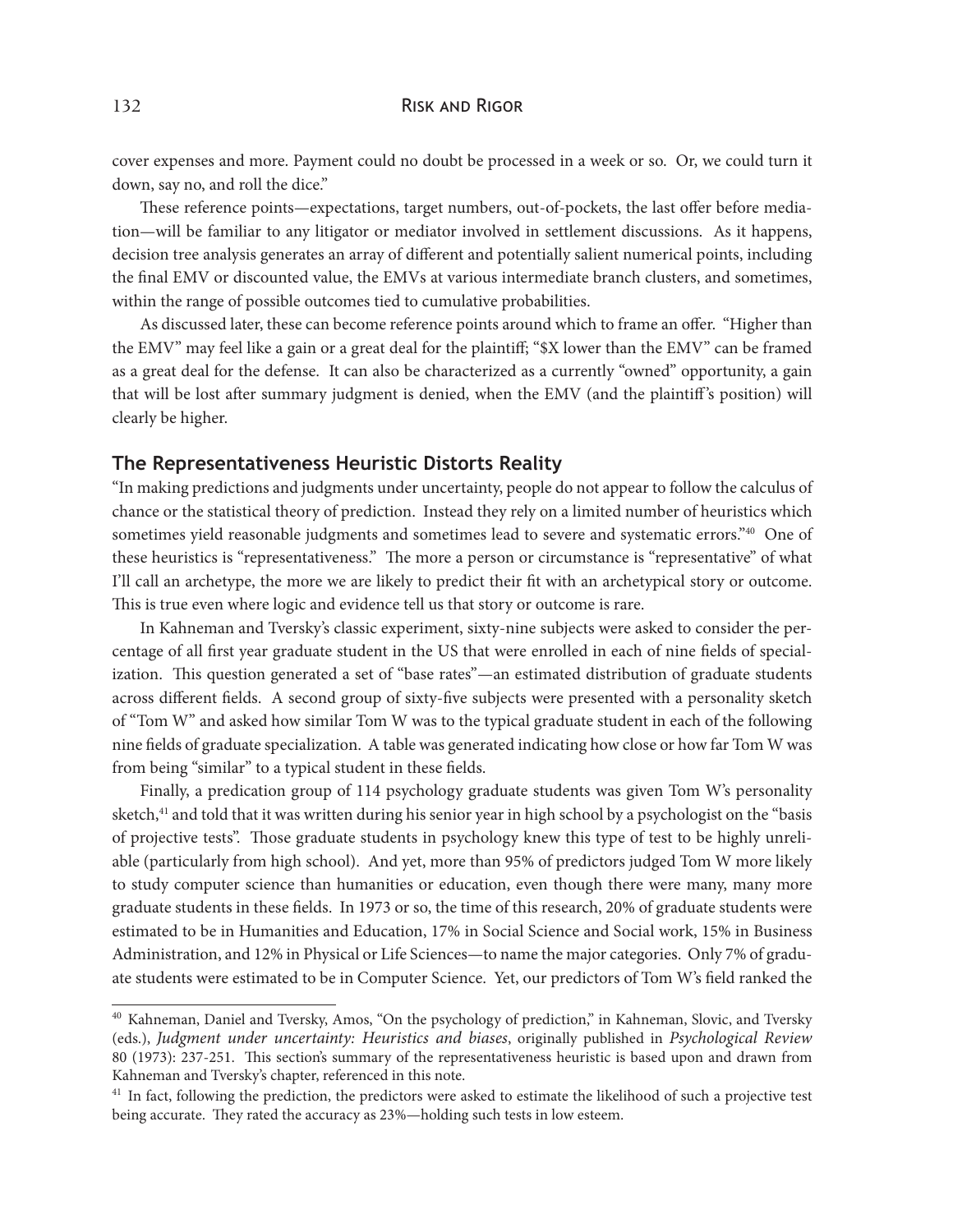likelihood of his being in computer science as much higher, despite the overall "base rates" or prevalence of other fields, because Tom W's personality profile matched or "represented" their characterization of a computer science student. This was true even where they knew personality profiles to be unreliable.

This experiment, as well as similar subsequent experiments, established a very strong correlation between similarity and prediction. The more a subject was similar to, or "representative of," a certain category or type, the stronger people's prediction that he belonged.

\What makes this a problem? And how does it relate to probability estimates for decision tree analysis in a legal case? Fair questions! The "representativeness heuristic" is a problem because it makes us inaccurate predictors under accepted rules of probability. Representativeness causes us to ignore the impact of base rates—the overall likelihood or prior probabilities—on the probability we seek to estimate.

#### **Explanation of Bayesian Bedrock as Back-Up for Prescriptive Advice**

To include an explanation of Bayes' Theorum, or not to include it? That was a question your author debated. Whether to skip this rather technical, even intimidating topic so as not to lose the more typical lawyer reader, or to include it to maintain some credibility with the statistically astute?

After much internal deliberation, I decided to include it with the caveat that non-mathematically inclined readers can skip it without guilt. All you really need to know is: mathematics and statistics provide analytical proof that the representative heuristic tends to distort our subjective probability judgments; and work with base rates can adjust for this distortion.

If, and only if this prelude discussion has managed to intrigue you, please do consider the following discussion of Bayes' Theorum and its role in subjective probability.

Bayes' Theorem is yet another bedrock rule of probability theory. Also known as Bayes' Rule, it can be thought of as a formal rule about the optimal—mathematically accurate—way to revise probability assessments in light of evidence. It states that accurate prediction requires us to take prior probabilities into account, as well as "conditional" or "posterior" probabilities. When Kahneman and Tversky write that "people do not appear to follow the calculus of chance or the statistical theory of prediction," they are pointing to our common failure to follow this rule when formulating subjective probability estimates.

Bayes' Theorum or Rule can be and often is expressed via mathematical formula. Fortunately, it can also be illustrated with a decision tree.

Imagine we know that 60% of all successful entrepreneurs have MBAs and 40% don't. Suppose 20% of unsuccessful entrepreneurs have MBAs and 80% don't.

Suppose 5% of all entrepreneurs are successful. What proportion of MBAs who are entrepreneurs are successful? The answer is NOT 60%!!!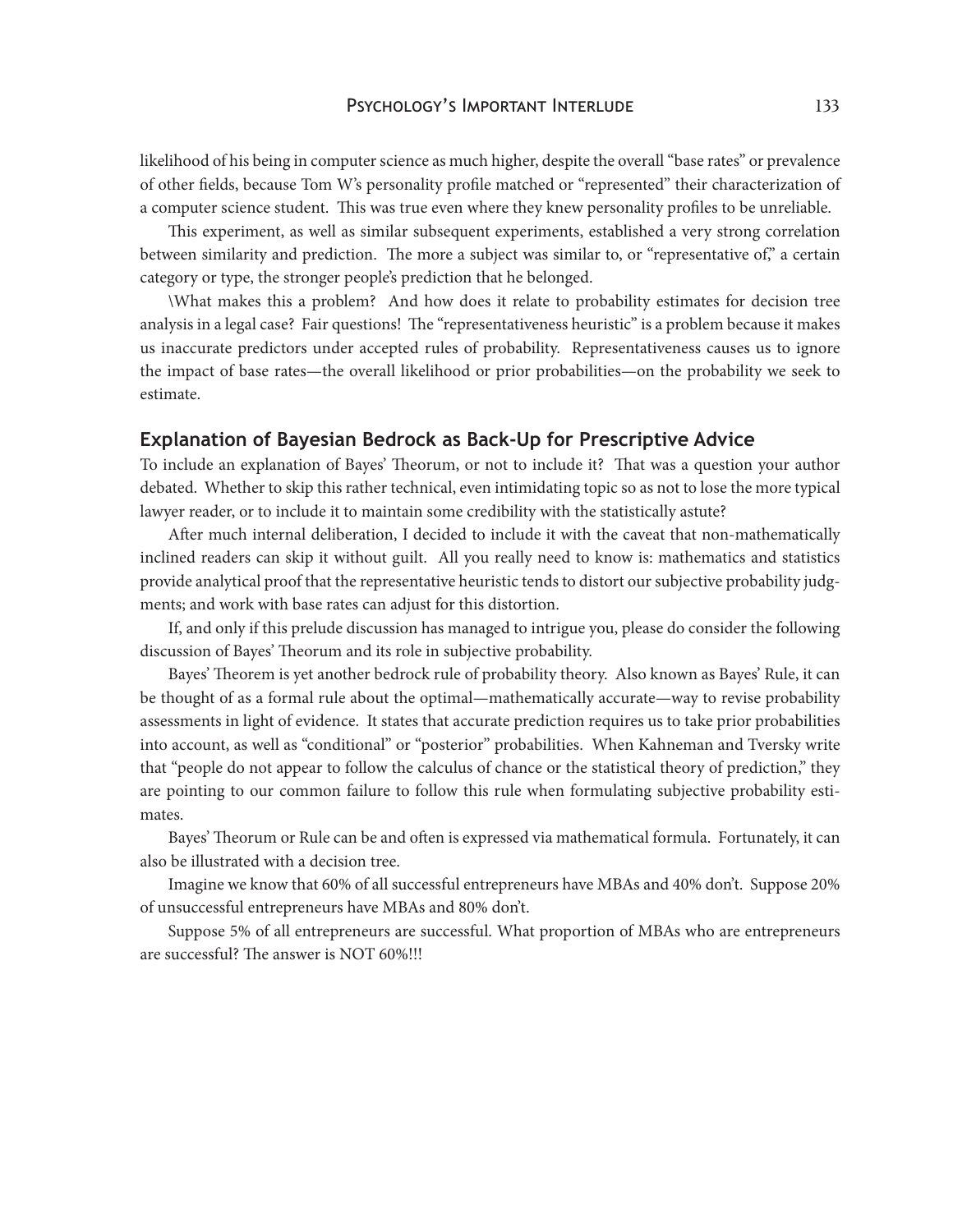

To answer the question: "What % of MBA's who are entrepreneurs are successful?", we look to the tree and observe that a total of 22% of entrepreneurs have MBAs—the 19% who were unsuccessful, plus the 3% who were unsuccessful. But our question asks the proportion of the successful to the total with MBAs, and that is the 3% successful/ the 22% total = 13.6%.

| 3% of entrepreneurs who have MBAs are successful $3 = 13.6\%$ |     |  |
|---------------------------------------------------------------|-----|--|
| 22% of entrepreneurs have MBA's $(19\% + 3\%)$                | -22 |  |

Consider the following hypothetical example within the realm of assessing the probabilities of legal case outcomes in which a lawyer may tend to use representativeness as a factor.

In an age discrimination case in which the plaintiff absolutely fits the image of "saintly and sympathetic," the lawyer's estimate, influenced by the representativeness heuristic, might be that she is 75% or 80% likely to win.

Now let's imagine that only 40% of all plaintiffs win in age discrimination suits (The 40% has no claim to truth, but it will make the math easier.) Here is how Bayes' would apply:

40% of plaintiffs win. Of these, 80% appear to be saintly/sympathetic; 20% don't. 60% of plaintiffs lose. Of these, 50% appear to be saintly/sympathetic; 50% don't.

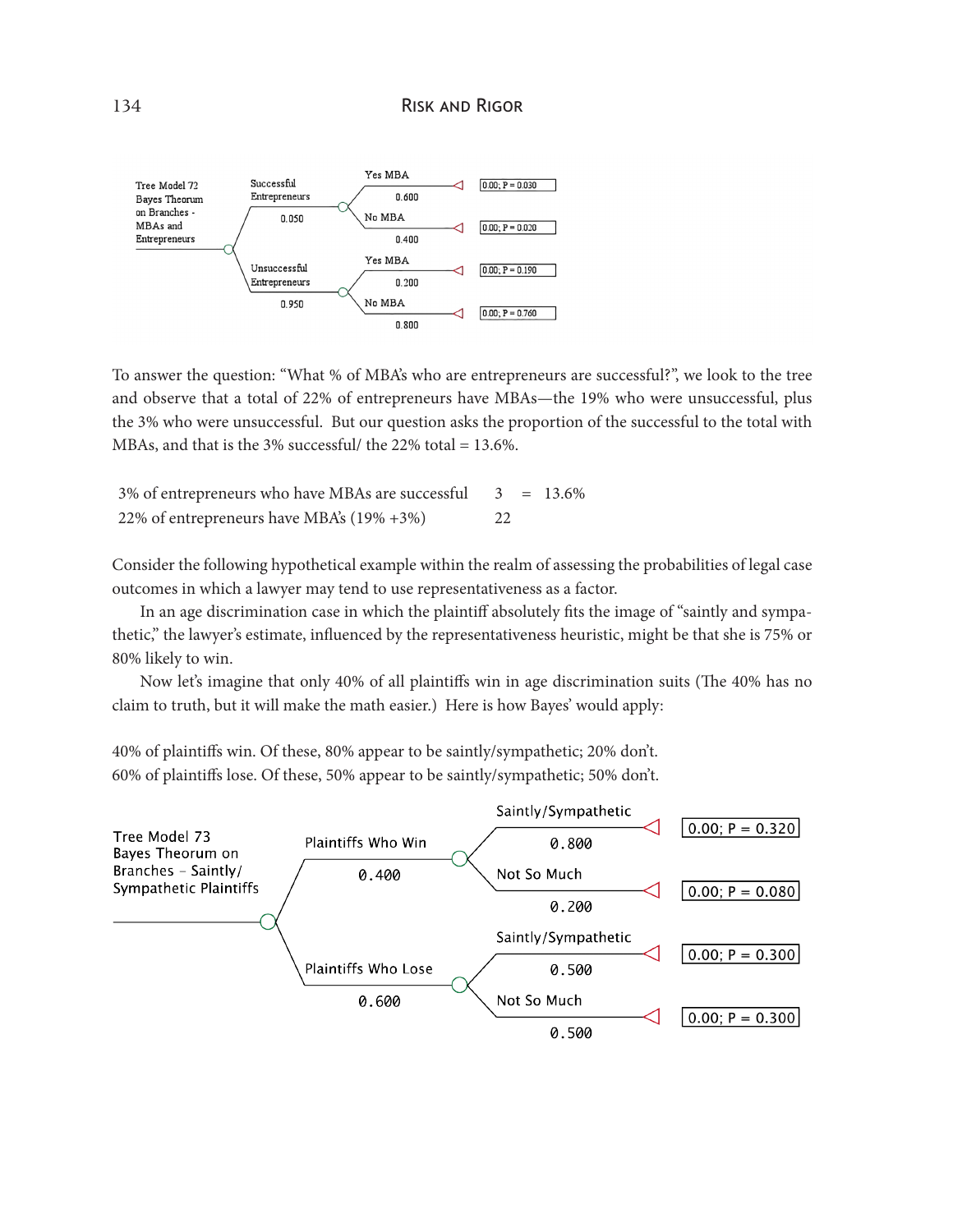What are the chances that our saintly/sympathetic plaintiff will win?

Well, let's consider that:

- 32% win and are saintly/sympathetic
- 30% lose and are saintly/sympathetic
- 30% lose and are not
- 8% win and are not

Drawing from these results, we see that a total of 62% of plaintiffs appear saintly/sympathetic. Yet only 32% of those who win appear that way.

So, the chance of a saintly/sympathetic plaintiff winning is 32/62—just over 50%.

Put in more colloquial terms, there is a relationship between saintly/sympathetic and the likelihood of winning. If your client is representative of "saintly/sympathetic," it is appropriate to adjust your subjective probability assessment up from the base rate of 40%. But, it's a more modest bump—not nearly to 75% or 80%.

For certain types of statistical evidence to be introduced at trial, failure to understand, use, and explain Bayes' Theorem may be malpractice. Injustice occurs when the jury is misled by inaccurate or misleading statistics entered into evidence.<sup>42</sup> That is not our concern here.

The decision analyst and his client DO have strong interests in admittedly subjective probabilities based upon sound judgments and, to the extent possible, uncorrupted by psychological biases. Hence this discussion of the representative heuristic, Bayes' Theorum, and Chapter Eleven's suggestion to research and consider relevant base rates.

## **Promise, Power, and Practice in Probabilities and Payoffs**

This "interlude" sounds an informed warning about lawyers' and clients' psychological tendencies when estimating probabilities and payouts and advises awareness of framing choices when communicating.

If we are such imperfect, biased estimators, what business do we have assigning probabilities and payoffs to decision trees?

For better or worse, it is as much our business to estimate probability and payoffs in numerical terms as it has traditionally been to evaluate a case in prose terms. A lawyer's traditional descriptive evaluation is no more or less subject to the psychological biases outlined earlier. Yet, this prose has long been relied upon to support recommendations and decisions regarding "reasonable" settlement ranges.

Of course, for a decision tree to be analyzed in full, or even used as a reasonably informative map, numbers can't be avoided. Even though numerical probability and outcome estimates are absolutely and unapologetically subjective, their use in decision analysis offers complete transparency. At the very least, corruption by psychological bias is more likely to be seen and critically questioned when reflected in numbers.

 $42$  The author hereby acknowledges some ambivalence regarding the decision to place a summary description of Bayes' Theorum in this section. On the one hand, it is linked to the representativeness heuristic; on the other hand, this interlude has been about psychology rather than numbers and probability theory. Fair point. Readers interested in further discussion of the topic are invited to consult just about any text on probability theory.